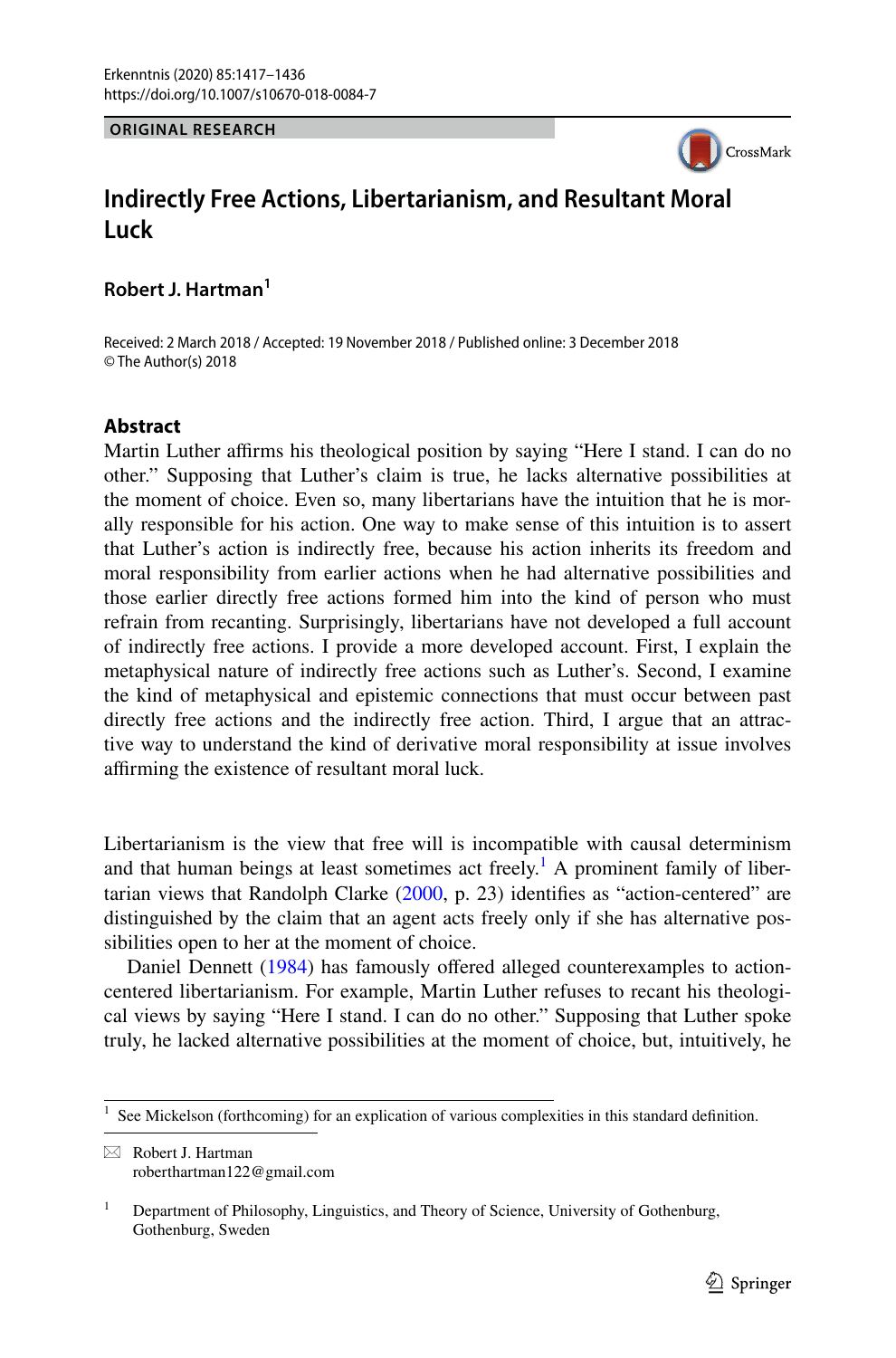is morally responsible for his action.<sup>2</sup> Thus, there are cases with respect to which action-centered libertarians appear to be committed to three jointly inconsistent claims: (i) Luther is morally responsible for the action, (ii) Luther's being morally responsible for the action requires that it is a free action, and (iii) Luther does not act freely because he could not have done otherwise at the moment of choice.

Action-centered libertarians (hereafter, libertarians) can respond in two basic ways. On the one hand, they can deny (i). That is, they can deny the intuition that Luther acts freely and morally responsibly.<sup>3</sup> On the other hand, they can deny  $(ii)$ or (iii). In other words, they can accommodate the intuition that Luther is at least morally responsible for his refusal either by affirming that people can be morally responsible for certain kinds of actions that are not free actions (van Inwagen [1989\)](#page-19-0) or by afrming that certain kinds of free actions do not involve alternative possibilities at the moment of choice (Kane  $1996b$ ).<sup>[4](#page-1-2)</sup> What these latter two views have in common is that they trace Luther's moral responsibility for the refusal to earlier character-forming actions when he had alternative possibilities at the moment of choice. I focus on the Robert Kane-style version of this tracing response, and return to the disagreement between him and Peter van Inwagen in the next section. Making sense of Luther's free and morally responsible refusal, then, involves distinguishing between directly and indirectly free actions. An agent performs a *directly* free action only if she has alternative possibilities at the moment of choice. And an agent performs an *indirectly* free action only if she has performed directly free actions in the past, and those past directly free actions have cultivated character for which she is morally responsible such that her will is set one-way in the present circumstance.

Libertarians such as Kane [\(1996b](#page-18-0)), Timothy O'Connor ([2009\)](#page-18-1), Timothy Pawl and Kevin Timpe ([2009,](#page-18-2) [2013\)](#page-18-3), Timpe ([2011,](#page-18-4) [2014](#page-18-5)), van Inwagen ([1989\)](#page-19-0), and Dean Zimmerman [\(2011](#page-19-1)) embrace the basic distinction between what I am calling directly and indirectly free actions (although at least some of them think that what I am calling 'indirectly free actions' are more aptly labeled 'indirectly morally responsible actions'). Refer to this group as *Indirect Libertarians*.

Nevertheless, Indirect Libertarians to date have developed only partial accounts of indirectly free actions. This is surprising precisely because they assign indirectly free actions a central role in their accounts of morally responsible agency. Additionally, an account of indirectly free actions is important for theistic libertarians who

<span id="page-1-0"></span> $2$  Frankfurt [\(1971](#page-18-8)) has offered a different kind of counterexample to the alternative possibilities requirement that I ignore in this essay. Nevertheless, the libertarianism that I develop presupposes that Frankfurt-style counterexamples are unsuccessful.

<span id="page-1-1"></span><sup>3</sup> Here is an interesting way to explore the denial of (i): Luther is not *accountable* responsible for his practically necessitated action, but he is *attributable* responsible. Whether this suggestion is plausible depends on whether attributability is a genuine kind of moral responsibility (see Jeppsson forthcoming; Shoemaker [2015;](#page-18-6) Watson [1996](#page-19-2)).

<span id="page-1-2"></span><sup>&</sup>lt;sup>4</sup> Yet another option would be to affirm that Luther can be praiseworthy for the refusal, because there is an asymmetry between praiseworthiness and blameworthiness such that only blameworthiness requires alternative possibilities at the moment of choice (cf. Wolf [1990](#page-19-3); Nelkin [2011\)](#page-18-7).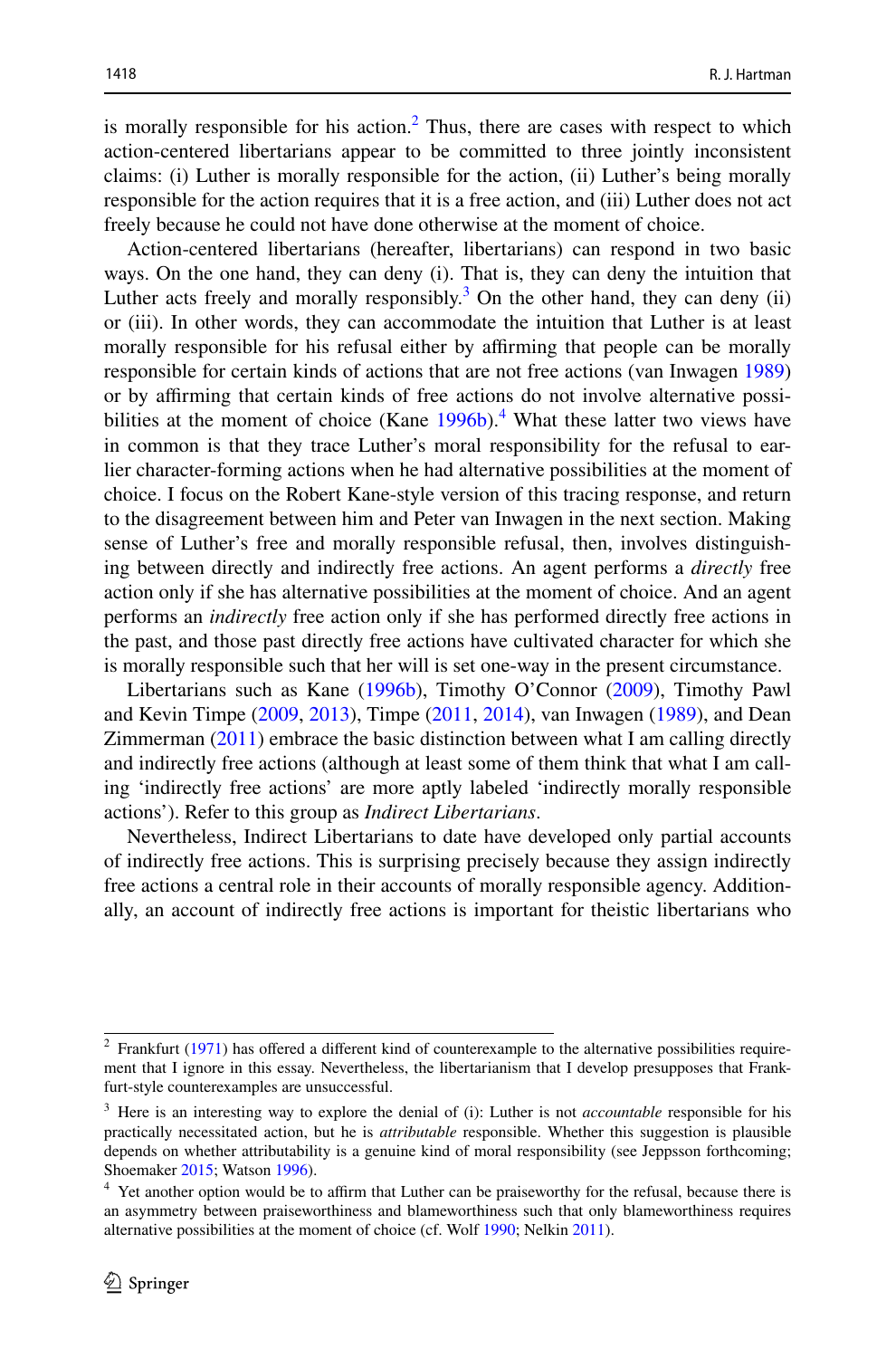believe that freely developing character before death is vital to explaining why we can act freely and morally responsibly in heaven, a state in which it is impossible to do wrong (Brown [2015](#page-17-2); Pawl and Timpe [2009,](#page-18-2) [2013;](#page-18-3) Sennett [1999;](#page-18-9) Timpe [2014;](#page-18-5) Zimmerman [2011](#page-19-1)).

In this paper, I provide a more developed account of indirectly free actions. The contribution I make is to compile disparate and partial accounts into a fuller account, refne some of the partial accounts to make them more plausible, and fll in gaps left by the compilation of these partial accounts. I proceed as follows. First, I explicate relevant parts of the metaphysical nature of an indirectly free action. Second, I offer an account of the metaphysical contribution that an agent must have made through her past directly free actions to perform an indirectly free action. Third, I provide an account of the epistemic connection an agent must have had between her past directly free actions and her indirectly free action. Fourth, I argue that an attractive way to understand the degree of an agent's derivative moral responsibility for an indirectly free action requires accepting resultant moral luck.

Three preliminary points are in order. First, for the purposes of exploring the nature of indirectly free actions, I assume that directly free actions are unproblematic. Thus, I set aside well-known difculties such as the luck objection to libertarianism (see Levy [2011](#page-18-10); Mele [2006](#page-18-11); van Inwagen [2002](#page-19-4)). Second, because I assume that directly free actions are unproblematic, I leave their metaphysical nature unspecifed; I do not enter intermural debates between agent-causal and event-casual libertarians. Third, although I intend the account of indirectly free actions that I develop to be for libertarians, it can apply *mutatis mutandis* to history-sensitive compatibilists such as John Martin Fischer and Mark Ravizza [\(1998](#page-18-12), p. 50), who also endorse the idea that indirectly free actions are important in a general account of moral responsibility.

## **1 The Nature of Indirectly Free Actions**

I begin with some terminology. I use the term *practical necessity* to refer to a cluster of dispositions of sufficient strength such that the agent with those dispositions must act or omit acting in a particular kind of way in certain circumstances. A practical necessity is roughly the same idea as Harry Frankfurt's ([1988](#page-18-13), p. 86) "volitional necessity" and Bernard Williams's [\(1993,](#page-19-5) p. 59) "moral incapacity.["5](#page-2-0) I use the term *practically necessitated action* for an action that an agent must perform in certain circumstances because of her practical necessity. Lastly, I defne the term *indirectly free action* to refer to any practically necessitated action for which an agent is praiseworthy, blameworthy, or neutral-value-worthy. The diference between practically necessitated actions and indirectly free actions is that only the latter must have the kind of history that confers praiseworthiness, blameworthiness, or neutral-value-worthiness to them from earlier directly free actions.

<span id="page-2-0"></span><sup>5</sup> For an explication of the nuanced diferences between Frankfurt's volitional necessity and Williams's moral incapacity, see Watson ([2004,](#page-19-6) ch. 4).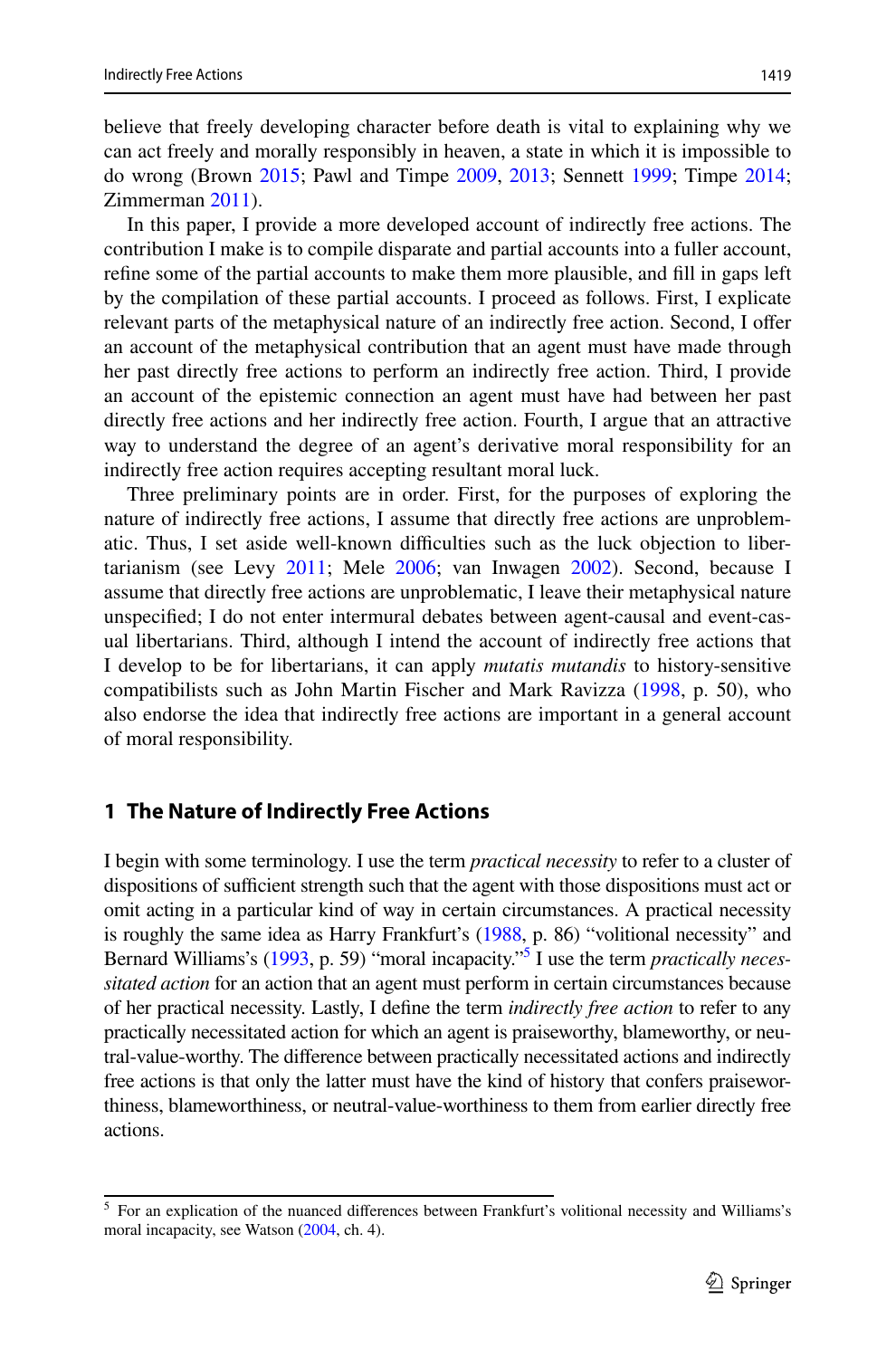One theme in Frankfurt and Williams is that practical necessities are importantly related to an agent's character and reasons. Frankfurt [\(1988](#page-18-13), p. 86) asserts that Luther's reasons were "too good" to do anything else, and Williams [\(1993,](#page-19-5) p. 65) maintains that Luther's reasons were "totally decisive" (cf. Dennett [1984](#page-17-1); Kane [1996b](#page-18-0); O'Connor [2009](#page-18-1); Pawl and Timpe [2009;](#page-18-2) Stump [1999](#page-18-14); Timpe [2014](#page-18-5); Zimmerman [2011](#page-19-1)). Although it would be interesting to analyze the metaphysics of exactly how the agent's reasons practically necessitate the indirectly free action, I do not take on that project in the interest of exploring other questions. I follow Timpe's ([2014\)](#page-18-5) appeal to van Inwagen's [\(1989](#page-19-0), p. 407) principle that describes a conditional relationship between certain kinds of character and reasons, on the one hand, and a practically necessitated action, on the other:

If X regards A as an indefensible act, given the totality of relevant information available to him, and if he has no way of getting further relevant information, and if he lacks any positive desire to do A, and if he sees no objection to *not* doing A (again, given the totality of relevant information available to him), *then* X is not going to do A (italics in original). $\frac{6}{10}$ 

Two points are worth highlighting. First, van Inwagen ([1989,](#page-19-0) p. 409) equates the force of 'X is not going to do A' in the consequent with 'X cannot perform A'. Second, this principle is about what a person omits doing, but the same point applies to what a person does: so, if X regards A-ing as the only defensible act (given the totality of available information and there is no way to get more), if X desires to A, and if X has no objection to A-ing (given the totality of available information), then X must perform A. For example, a mother is offered a nickel to cut up her daughter into tiny pieces; she refuses the offer and could not have accepted it (Stump [1999,](#page-18-14) p. 323). Since the mother (i) believes refusing the ofer is the only defensible action (given all of her information and believes that is no way to gather more), (ii) desires to refuse the offer, (iii) believes that there is no objection to refusing the offer (again, given all of her information), she must refuse the offer. Supposing that we understand reasons as pairs of beliefs and desires, the conditional illustrates the way in which X's reasons constrain X's action (Timpe  $2014$ ).

Given that practically necessitated actions are determined by the agent's reasons and character and that libertarians think that free will is incompatible with determinism, is an indirectly free action a misnomer? Van Inwagen ([1989](#page-19-0), p. 418) believes that what I have called a 'directly free action' is the only kind of free action there is. Other philosophers who agree with van Inwagen are nevertheless happy to refer to indirectly free actions as actions that are "in a sense" free (O'Connor [2009,](#page-18-1) p. 122) or "freely undertaken" (Zimmerman [2011,](#page-19-1) p. 177). Yet other philosophers including Kane [\(1996b\)](#page-18-0) and Pawl and Timpe ([2009](#page-18-2), p. 400) suggest that there are diferent kinds of free actions, and so are glad to countenance indirectly free actions as a bona fde kind of free action. Plausibly, the issue here is whether to defne free action in terms of the control required for moral responsibility or in terms of a more robustly metaphysical notion concerning alternative possibilities. I side with Kane, Pawl, and Timpe, but

<span id="page-3-0"></span> $6$  Van Inwagen [\(1989](#page-19-0), p. 407) builds into the antecedent that the agent is at least minimally practically rational, and, thus, the conditional does not apply to "berserk" agents who act for no reason.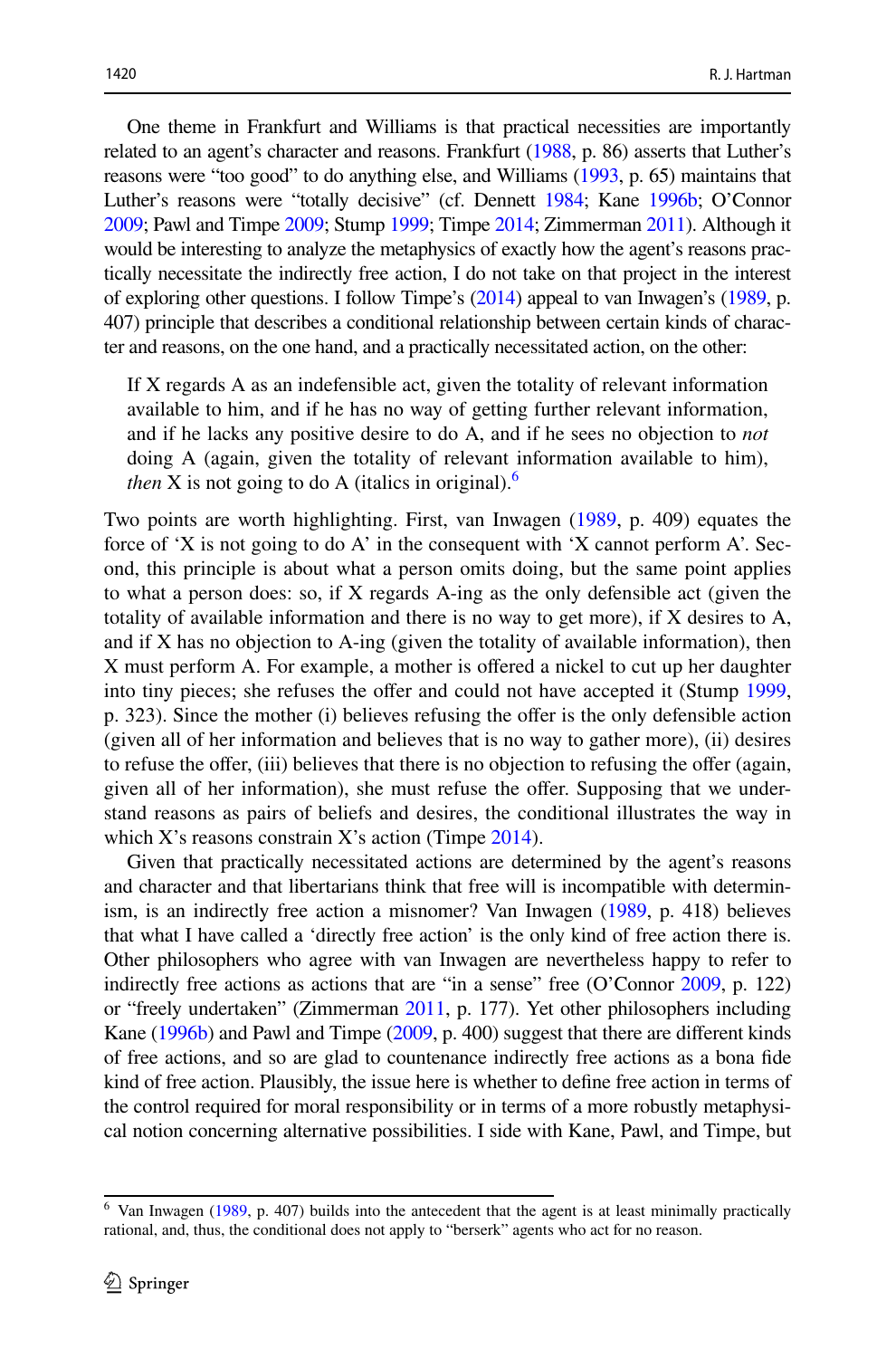those who follow van Inwagen can substitute 'indirectly morally responsible actions' for 'indirectly free actions.' In the next section, I consider the following question: what kind of metaphysical contribution must the agent have made via past directly free actions to be morally responsible for a present practically necessitated action?

#### **2 The Metaphysical History Condition**

In general, Indirect Libertarians do not say much about the kind of metaphysical contribution that the agent must have made to her character via past directly free actions. Van Inwagen ([1989,](#page-19-0) p. 420) recites the platitude about having performed past directly free actions that infuenced the practical necessity. Pawl and Timpe [\(2009](#page-18-2)), Timpe [\(2014](#page-18-5)), and Zimmerman [\(2011](#page-19-1), pp. 176–177) say little more. Kane [\(1996a,](#page-18-15) [b\)](#page-18-0), however, makes explicit two historical conditions for indirectly free actions that other Indirect Libertarians tacitly assume. After I present Kane's two conditions (one negative and one positive), I offer two more.

Kane's ([1996a](#page-18-15), p. 82) negative condition is that the agent's directly free actions need not be the only cause of the practical necessity: "Of course, for Luther to be responsible for his character and motives does not mean that he must have been their sole and complete cause, as we said, or created them ex nihilo." Thus, the agent need not be morally responsible for the whole practical necessity for it to generate an indirectly free action. I suggest also that to be *fully* morally responsible for an indirectly free action, one need not be morally responsible for the whole practical necessity from which it issues. In terms of Thomas Nagel's [\(1979](#page-18-16), p. 28) categories, being fully morally responsible for the indirectly free action is compatible with the practical necessity's being "constitutively lucky" to some degree; *constitutive luck* occurs when an agent has a disposition, capacity, or temperament that is at least in part non-voluntarily acquired.<sup>7</sup> So, at least one whole disposition or disposition part need not be formed by directly free actions in a disposition cluster that constitutes the practical necessity that gives rise to an indirectly free action.<sup>[8](#page-4-1)</sup>

<span id="page-4-0"></span><sup>7</sup> I assume the lack of control account of luck in this paper; see Hartman [\(2017](#page-18-17), pp. 23–31) for a defense (see also Anderson forthcoming; Riggs forthcoming; Statman forthcoming). For rival views of luck and their defenses, see Church and Hartman (forthcoming).

<span id="page-4-1"></span><sup>&</sup>lt;sup>8</sup> It is worth noting that different sources of luck can also affect whether a person develops a practical necessity. The constitutive and circumstantial luck that afect actions and omissions can indirectly afect a person's dispositions. Because a person's non-voluntarily acquired dispositions incline her to perform various kinds of action and disincline her to perform others, her constitutive luck afects which directly free actions she performs or forgoes. Additionally, *circumstantial luck* occurs when the morally signifcant challenges an agent faces are beyond her control (Nagel [1979,](#page-18-16) p. 28), and this kind of luck also inclines the agent to perform or forgo certain kinds of directly free actions. Even micro-features of circumstances can have this afect (Doris [2002;](#page-17-3) Miller [2013\)](#page-18-18). And since the kinds of actions and omissions one performs produce certain kinds of changes or maintenance in her dispositions, these kinds of luck can indirectly afect her dispositions. Furthermore, *resultant luck*, or luck in how a person's action turns out, can also indirectly afect her dispositions (Nagel [1979](#page-18-16), p. 28). For example, a person with dispositions to be helpful may decide to assist someone with an apparent need, but, after she takes the bait and is mugged, the way her action turns out affects her dispositions such that she becomes disillusioned with helping strangers (Matheson [2017,](#page-18-19) pp. 302–304).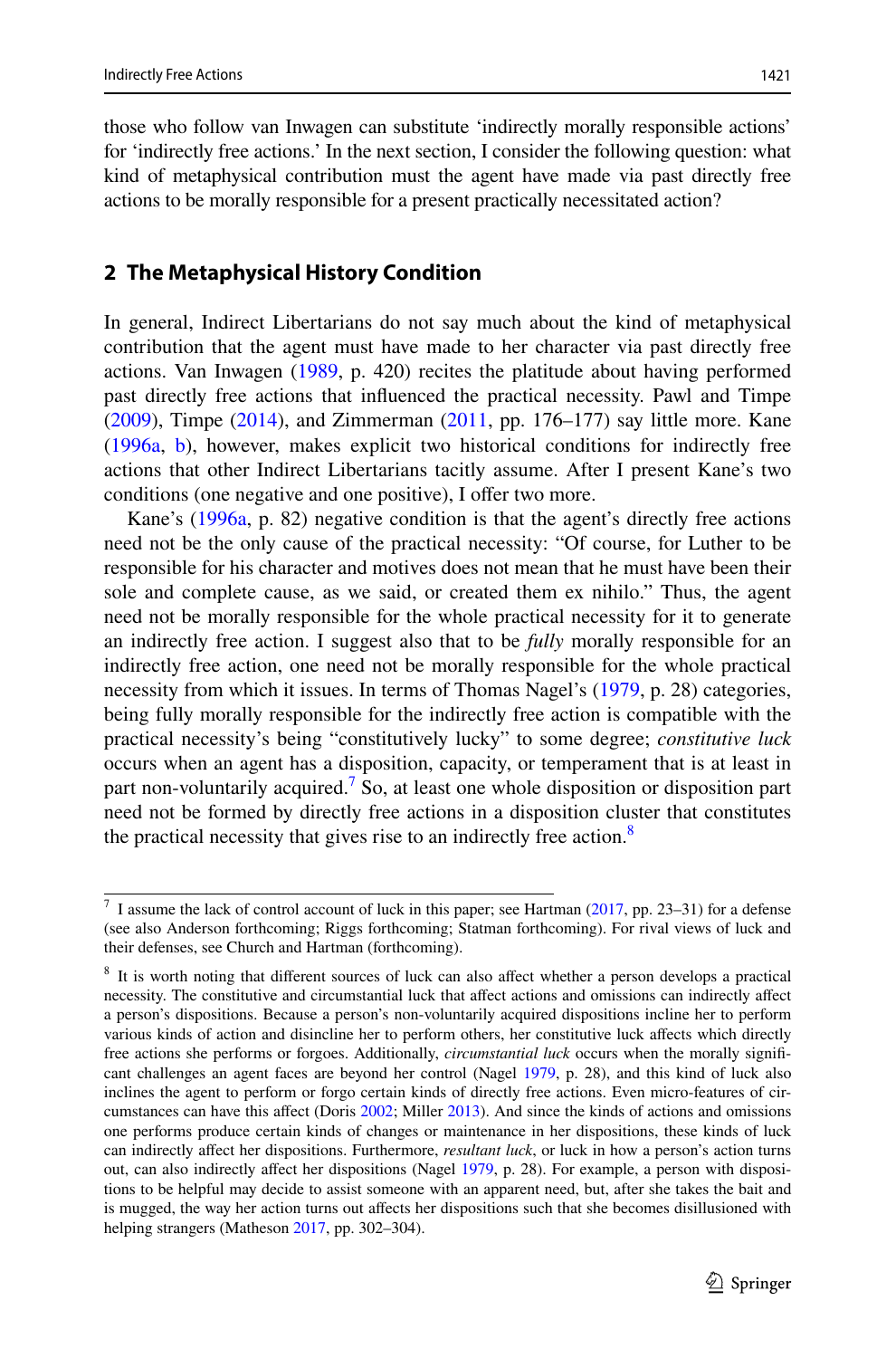Kane's [\(1996a](#page-18-15), p. 77) positive condition is that past directly free actions or omissions must have made a diference to the agent's character such that the practical necessity counterfactually depends on having performed those free actions or omissions:

For you to be responsible for your will's already being set the way it is, some of your past actions must have 'made a diference' in the sense that they were parts of the actual web of causes and conditions that resulted in your will's being set the way it is, and if these actions of yours had not been parts of that web of causes and conditions, it would not have resulted in your will's being set the way it is.

So, the agent must have performed past directly free actions that have "made a difference" to a disposition that eventually helped to form the practical necessity (cf. Kane [1996b](#page-18-0), pp. 35, 39–40); if the agent had not directly freely acted or omitted in the way that she did, she would not have formed the practical necessity that necessitates her indirectly free action.

While I accept both of Kane's conditions, they do not adequately discriminate the degree of a person's praiseworthiness or blameworthiness for an indirectly free action. I appeal to two case pairs to motivate the need for further conditions.

First, consider Chuck and Instant Chuck. Alfred Mele ([2006\)](#page-18-11) introduces Chuck as someone who is wholeheartedly murderous. In his youth, Chuck had the bad constitutive luck to enjoy torturing animals. Even so, he had the good constitutive luck to feel guilty before, during, and after the torturing event, which provided many occasions for him to reconsider his ways. In part because he valued being unfettered by conventional morality, he set out to squelch that guilty disposition by torturing animals and by bullying vulnerable persons. After enough time on this reformation program, we may suppose that Chuck is one action away from developing a practical necessity to murder in certain circumstances. Additionally, suppose that God creates Instant Chuck, who is a distinct person that comes into being at that instant, as a perfect duplicate of Chuck (but with fake memories). So, Instant Chuck is also one action away from developing a practical necessity to murder. Both Chuck and Instant Chuck perform the action, develop the practical necessity, and indirectly freely murder someone soon after. They both satisfy Kane's metaphysical conditions for indirectly free actions. They perform directly free actions that make a diference to their practical necessities and their practical necessities counterfactually depend on their directly free choices. As O'Connor [\(2009](#page-18-1), p. 123) would rightly point out, however, there is a moral difference between them.<sup>9</sup> I indicate what this difference is after the next pair of cases.

Second, consider Revamped Joe and Slow-Developing Joe. Revamped Joe is an average human being, and is not particularly generous. He has an opportunity to take a pill that would create in him a kind of wholehearted generosity. He is torn.

<span id="page-5-0"></span><sup>9</sup> I suspect that compatibilists who adopt *mutatis mutandis* my account of indirectly free actions may not agree with this claim, and so may not want to add what I will explicate as the third metaphysical condition. Thanks to an anonymous referee for suggesting this footnote.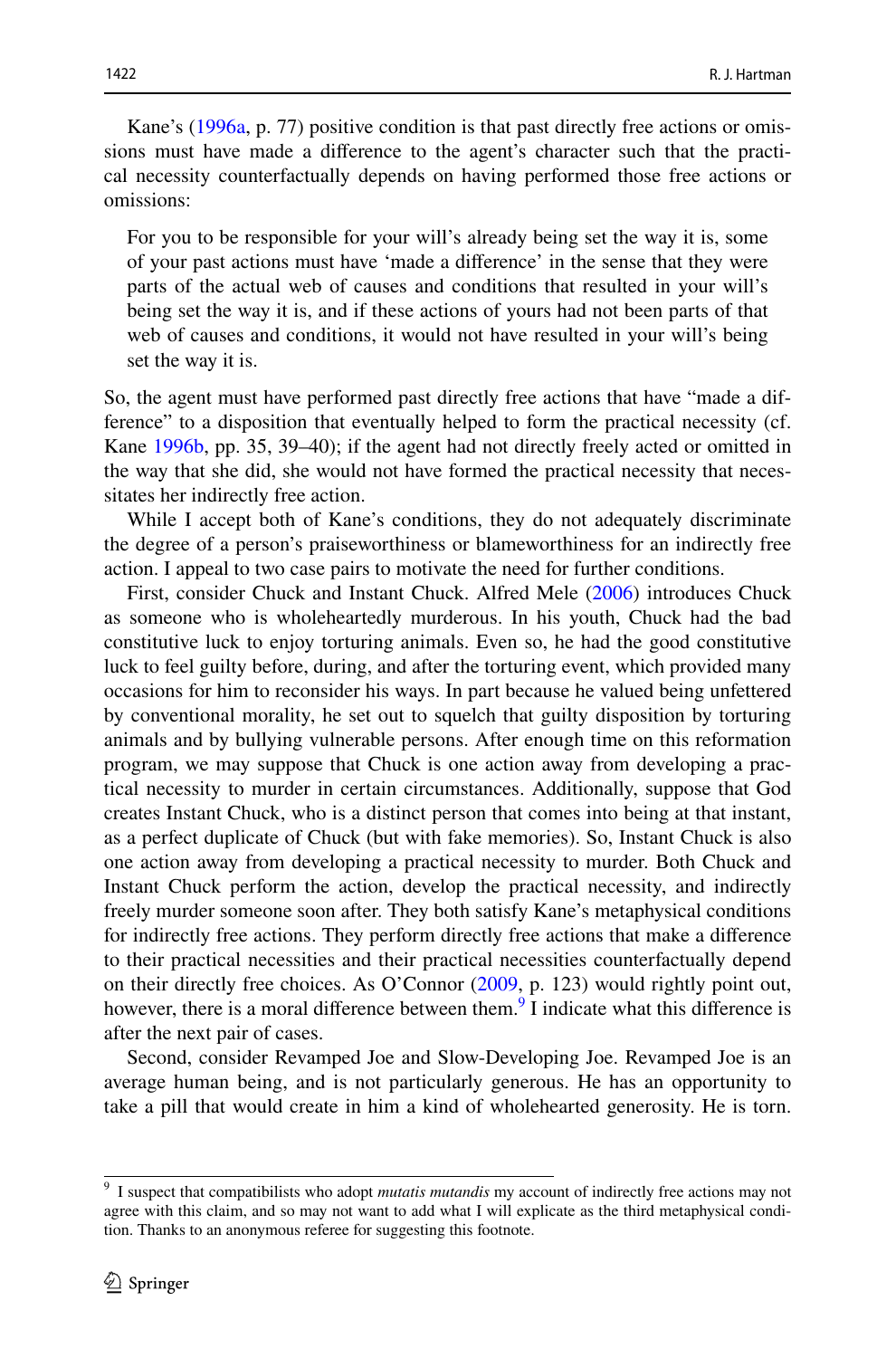But he takes it, and is revamped. Subsequently, he fnds himself with the practical necessity to be generous and he indirectly freely gives generously. Slow-Developing Joe, however, develops a qualitatively identical practical necessity to be generous in the hard-won way—namely, through choosing to be generous and omitting stingy actions over a long period of time. Both Revamped Joe and Slow-Developing Joe contribute to their character through directly free actions and their practical necessities counterfactually depend on those directly free actions. Again, it is intuitive that there is a moral diference between them.

What kind of moral difference obtains in these cases? My diagnosis is that even though Chuck and Instant Chuck are equally bad persons, Chuck deserves more blame than Instant Chuck both for his practical necessity and his indirectly free action (cf. Hartman [2017,](#page-18-17) pp. 124–139). Likewise, although Slow-Developing Joe and Revamped Joe are equally good persons, Slow-Developing Joe deserves more praise than Revamped Joe both for his practical necessity and his indirectly free action.

Let us consider frst the claim about Chuck's being more blameworthy for his practical necessity to murder and Slow-Developing Joe's being more praiseworthy for his practical necessity to give generously. Why think that claim is true? Chuck's and Slow-Developing Joe's practical necessities are more of their own doing than the practical necessities of their counterparts. Chuck performed many actions to develop his practical necessity, whereas Instant Chuck performed only one such action. Chuck also had more opportunities than Instant Chuck to avoid having that practical necessity. Likewise, Slow-Developing Joe performed many more actions and omissions to bring about his practical necessity in comparison with Revamped Joe; he also expended greater moral efort to develop the practical necessity. The general lesson is that the degree to which a practical necessity is of the agent's own making has implications for her praiseworthiness or blameworthiness with respect to the practical necessity.

If we grant these diferential praiseworthiness and blameworthiness attributions for practical necessities—as I think we should—does it follow also that Chuck and Slow-Developing Joe are respectively more praiseworthy or blameworthy in virtue of their indirectly free actions? I think it does. As O'Connor ([2009,](#page-18-1) p. 123) recognizes in the context of directly free actions, the degree of a person's freedom and responsibility for an action is partially a function of the degree to which the factors that infuence her choice are of her own making. This is one reason why, in general, properly functioning teenagers are less free and responsible than properly functioning adults, and it is one reason why, in general, properly functioning adults without manipulated character are more free and responsible with respect to their actions than properly functioning adults who have their character manipulated to various degrees. This idea plausibly applies also to indirectly free actions; the degree of a person's indirect freedom and responsibility for a practically necessitated action is partially a function of the degree to which her practical necessity is of her own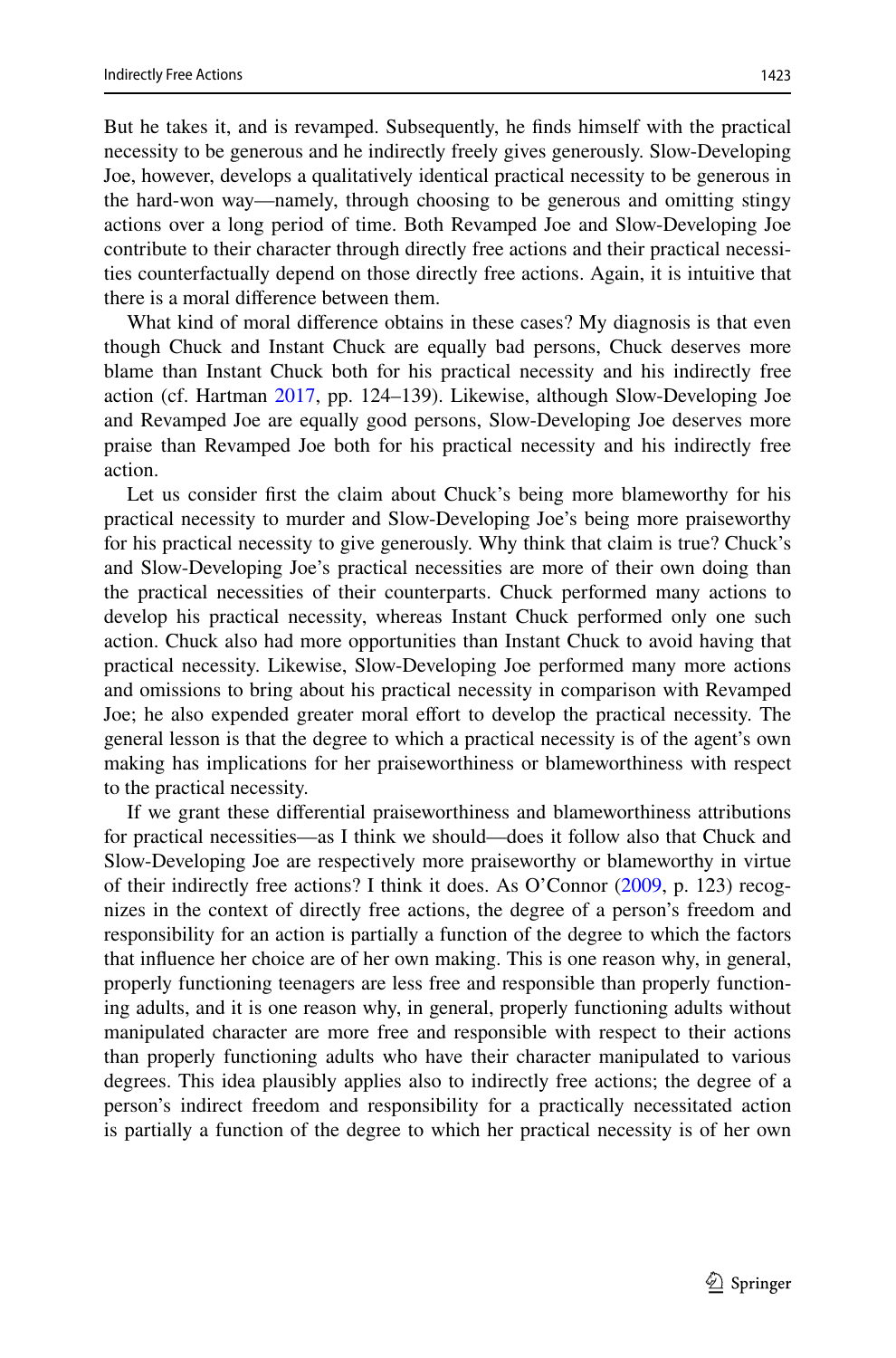making.<sup>10</sup> So, Chuck's practically necessitated murder is more indirectly free and blameworthy than Instant Chuck's practically necessitated murder, because consti-tutive luck plays less of a role in generating Chuck's indirectly free actions.<sup>[11](#page-7-1)</sup> The same applies *mutatis mutandis* to Slow Developing Joe but with respect to *circumstantial luck*, which is the kind of luck that occurs when the morally signifcant challenges or opportunities a person has are determined by factors beyond her control (Nagel [1979](#page-18-16), p. 28).

Here, then, is a third metaphysical condition: the degree of a person's praiseworthiness or blameworthiness for an indirectly free action is at least partially a function of the agent's history of forming the practical necessity, which includes (i) the quantity and quality of her directly free actions and omissions that make a diference to acquiring the practical necessity and (ii) the quantity and quality of her opportunities to avoid acquiring the practical necessity.

Nevertheless, these three conditions do not exhaust all that needs to be said about the historical metaphysics of indirectly free actions. For we do not think that just any directly free action or omission on which a practical necessity counterfactually depends should count toward her moral responsibility for her practical necessity and practically necessitated actions. For example, consider Jan who chooses to become courageous for its own sake. Later in life, however, she develops a practical necessity to murder, and her courage is taken up as part of the bundle of dispositions that constitute that practical necessity. Jan\*, however, is a qualitative duplicate of Jan with only the historical diference that she is courageous as a matter of constitutive luck. It follows, then, that Jan's practical necessity is more of her own doing than Jan\*'s practical necessity. So, the third condition appears to imply that Jan is more blameworthy for her murderous practical necessity and practically necessitated action, which is the wrong result.

What we need, then, is a fourth metaphysical condition that adequately specifes the kinds of directly free actions (courageous, lascivious, just, etc.) that can transfer praiseworthiness and blameworthiness to a certain kind of practical necessity and can partially fx the degree of a person's praiseworthiness and blameworthiness for an indirectly free action.<sup>[12](#page-7-2)</sup>

One might think that the fourth condition is that directly free actions cannot be related by luck to the practical necessity. Since Jan's courageous directly free actions

<span id="page-7-0"></span><sup>&</sup>lt;sup>10</sup> In my view, it is possible for a person who has not created anything about herself (such as an instant agent) to act freely and responsibly to some marginal degree—or at least for such a person to eventually act freely and responsibly to some marginal degree. Thus, the view on offer is compatible with the negation of the moral premise in Strawson's [\(1994](#page-18-22), p. 5) argument for the impossibility of moral responsibility—that is, the claim that a person must be truly morally responsible for creating at least some features of herself that explain her action to be truly morally responsible (to any degree) for her action. For an argument against Strawson's moral premise, see Hartman (forthcoming-a).

<span id="page-7-1"></span><sup>&</sup>lt;sup>11</sup> Mckenna ([2004,](#page-18-20) p. 183) would likely say that although Chuck is clearly more morally responsible than Instant Chuck, it does not thereby follow that Chuck is more blameworthy for his practically necessitated action, because Chuck could just be more blameworthy for the practical necessity and/or more blameworthy due to having performed more past directly free actions. Although I view this as the best line of defense against my view, I believe that my application of O'Connor's insight is correct.

<span id="page-7-2"></span> $12$  My discussion of this fourth condition is indebted to Peels's [\(2017](#page-18-21), pp. 215–218) non-accidental condition on being derivatively responsible for beliefs.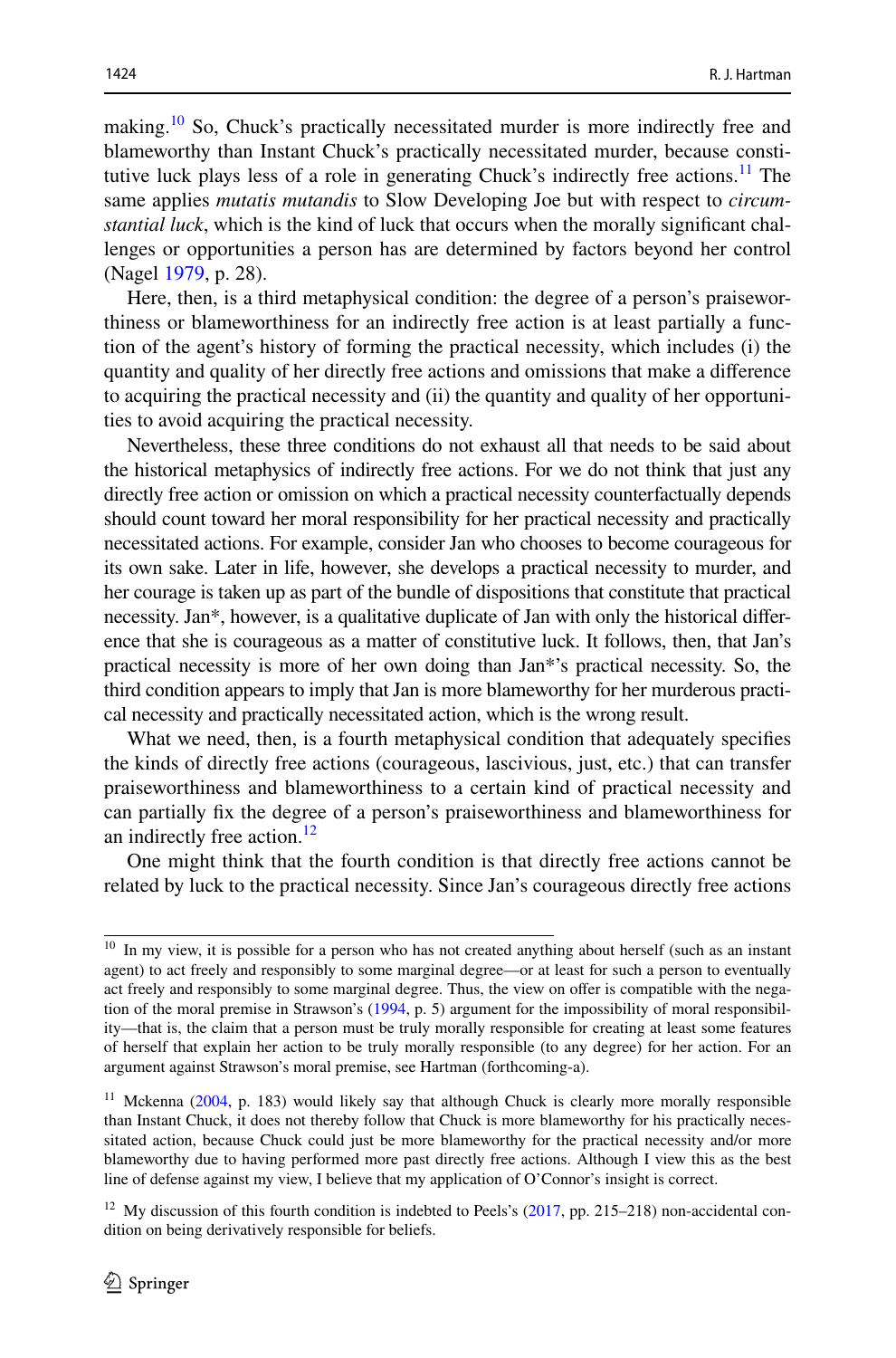gives rise to a practical necessity.

performed earlier in life are related by luck to the later developed practical necessity, those courageous directly free actions are not relevant to determining how blameworthy she is for her indirectly free action. But this proposal has a costly implication. Because virtually all directly free actions that eventually make a diference to acquiring a practical necessity do so at least partially as a matter of *resultant luck* that is, luck in the way one's action or omission turns out (Nagel [1979](#page-18-16), p. 28) this proposal implies that virtually no directly free actions count toward the agent's moral responsibility for her practical necessity, which implies that there are virtually no indirectly free actions. Why think that almost all directly free actions that make a diference to having a practical necessity do so partially as a matter of resultant luck? Consider the way in which a person's action or omission afects her dispositions is typically insufficient to yield a practical necessity. It is only after many such choices and external infuences are diachronically compounded that a person's dispositions become sufficiently strong to constitute a practical necessity. Thus, it is almost always at least partially a matter of resultant luck whether a particular directly free action or omission changes her dispositions in a way that eventually

Another proposal is that the directly free actions that should contribute to the degree of moral responsibility for a practical necessity are those that are sufficiently like the practical necessity. The relevant kind of similarity involves at least moral valence consistency. So, only morally bad (and neutral) directly free actions can contribute to morally bad practical necessities and indirectly free actions, and only morally good (and neutral) directly free actions can contribute to morally good practical necessities and indirectly free actions. Directly free actions in which the agent aims to acquire courage for its own sake have a good moral valence. Thus, according to this baseline consistency criterion, the courageous directly free actions are not candidates for the relevant kind of counterfactual dependence and do not count toward the degree of Jan's blameworthiness. This proposal, then, nicely solves the problem.

This similarity condition, however, requires further specifcation. I propose that intrinsic features of the practical necessity should determine the parameters of further specifcation. An agent is practically necessitated to murder, for example, only in a certain kind of circumstance and in a certain kind of way—not always and everywhere. If the practically necessitated murder is stably motivated, for example, not only by an interest in violence but also in greed and envy, then violent, greedy, and envious directly free actions that make a diference to having the practical necessity transfer moral responsibility to it and to the indirectly free action. Thus, the kinds of directly free actions that are relevant to moral responsibility transfer are those that adequately resemble the intrinsic nuances of the practical necessity itself.<sup>13</sup>

In summary, Indirect Libertarians should endorse four historical metaphysical considerations on indirectly free actions. The frst two considerations are necessary

<span id="page-8-0"></span><sup>&</sup>lt;sup>13</sup> One might instead want to adopt a normalcy condition according to which only the directly free actions that make a diference to acquiring a practical necessity and normally do so are the ones that can transfer praiseworthiness and blameworthiness to the practical necessity (see Björnsson [2017](#page-17-4), pp. 154–157).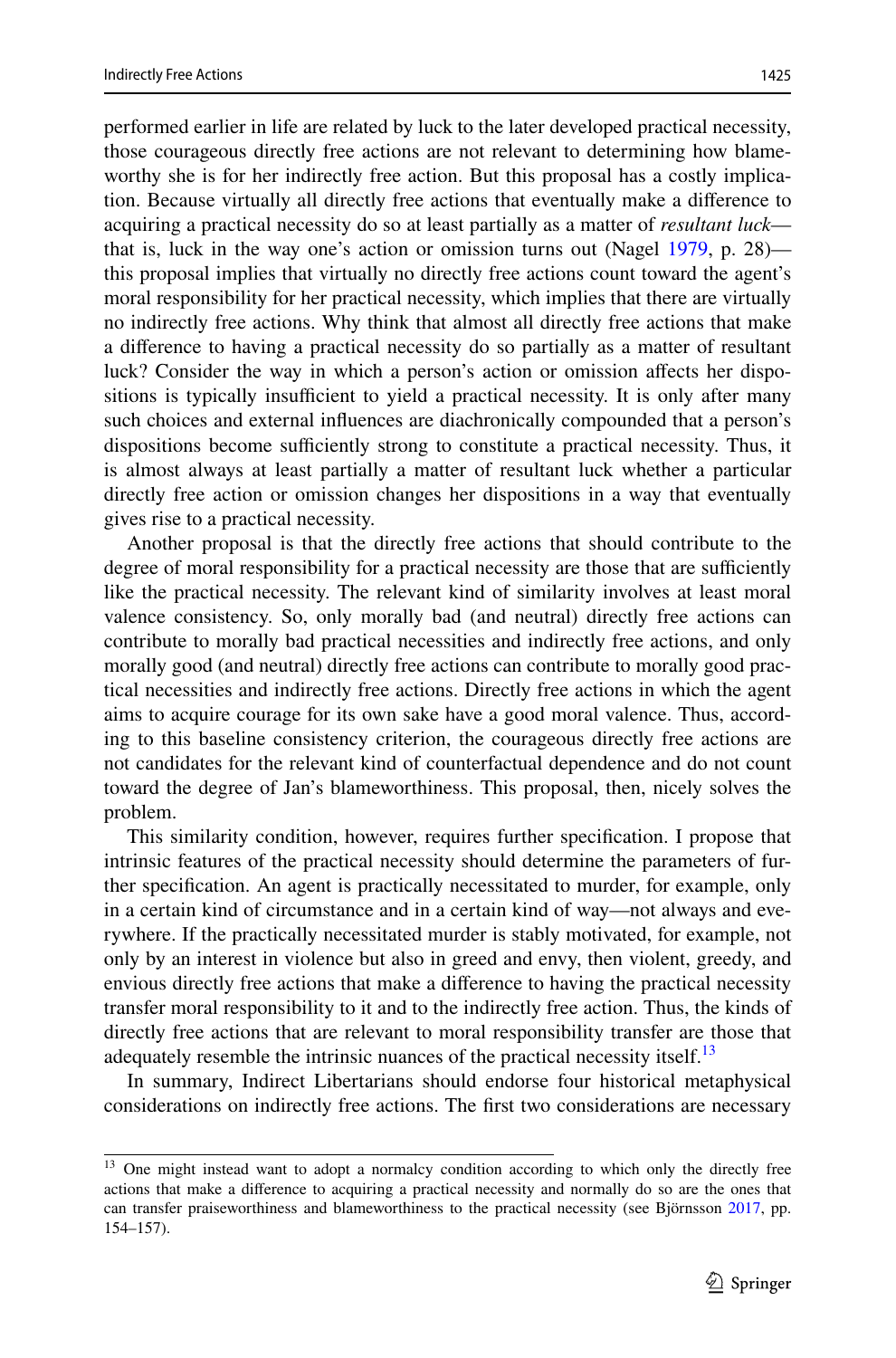conditions on acting indirectly freely. An agent acts indirectly freely only if her practical necessity counterfactually depends on past directly free actions, and those directly free actions bear an adequate degree of similarity to the practical necessity. The second two considerations set parameters on the degree of praiseworthiness and blameworthiness an agent earns for her indirectly free action. The agent need not have generated the practical necessity *ex nihilo* by directly free actions to be fully praiseworthy or blameworthy for the indirectly free action that issues from it, and the agent's degree of praiseworthiness and blameworthiness for an indirectly free action is determined in part by (i) the quantity and quality of her directly free actions and omissions that make a diference to acquiring the practical necessity and (ii) the quantity and quality of her opportunities to avoid acquiring the practical necessity. In the next section, I examine the required epistemic connection between directly free actions and indirectly free actions.

#### **3 The Epistemic History Condition**

In general, Indirect Libertarians fail to consider the kind of epistemic connection that must obtain between an agent's directly free actions, practical necessity, and indirectly free action. Kane [\(1996a,](#page-18-15) [b](#page-18-0)), for example, entirely omits discussion of it. The terrain here, however, is better covered than in the previous section due especially to the work of Fischer and Neal Tognazzini ([2009\)](#page-18-23), Seth Shabo ([2015\)](#page-18-24), and Timpe ([2011\)](#page-18-4).

Let us begin by considering Manuel Vargas's [\(2005](#page-19-7), p. 274) Epistemic Condition on moral responsibility, which I reword to focus exclusively on indirectly free actions.

VEC: An agent acts indirectly freely only if that outcome was *reasonably foreseeable* at an earlier time at which she performed the directly free actions that eventually contributed to the relevant practical necessity.

Vargas [\(2005](#page-19-7), p. 271) argues that VEC is satisfed less often than we suppose by generalizing from several examples (cf. McKenna [2008,](#page-18-25) p. 33).<sup>14</sup> I focus on his case Jeff the Jerk: Jeff is a middle-manager who is commissioned to lay off his employees, but does so in a gratuitously rude and insensitive manner. Suppose that Jef's jerkiness practically necessitates fring his employees in that way, because he has a practical necessity to behave like a jerk in circumstances in which he can get away with it unscathed. To ascertain whether Jef's practically necessitated action was reasonably foreseeable at the time of the relevant directly free actions, we must consult his history. Fifteen-year-old Jeff was much less successful than he liked in

<span id="page-9-0"></span><sup>&</sup>lt;sup>14</sup> Although all libertarians face the epistemic problem of not knowing whether determinism is true (cf. Maier [2013](#page-18-26); van Inwagen [1983](#page-18-27); Sehon [2013](#page-18-28)), Matheson [\(2017](#page-18-19), pp. 300–301) points out that Indirect Libertarians who hold that directly free actions necessarily involve torn decisions are encumbered with an additional epistemic difficulty. It is, after all, unclear from observing a practically necessitated action whether the past self-forming actions involved torn decisions—especially from the second- or third-personal perspectives.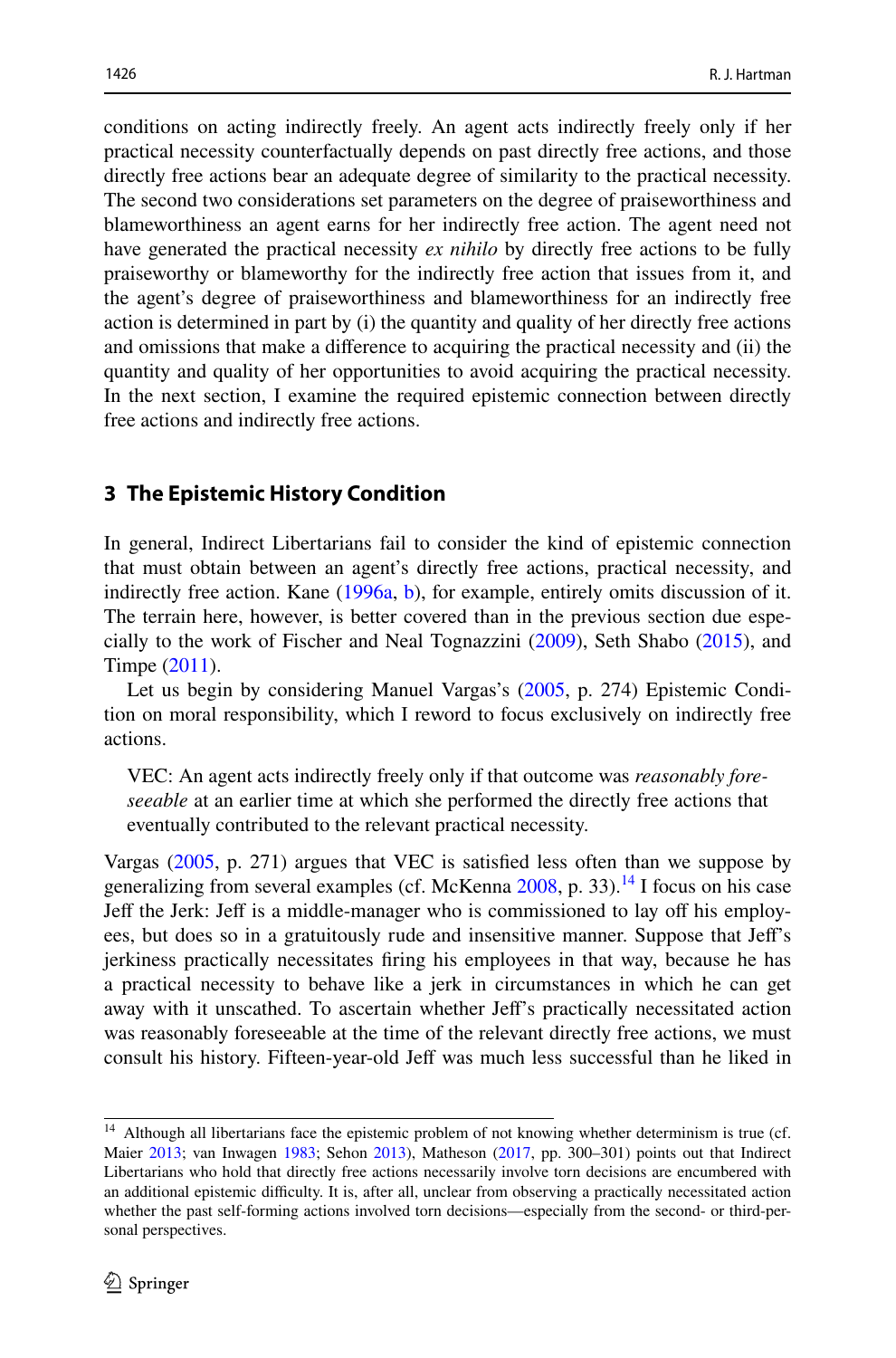getting the attention of his attractive classmates, and he noticed that people who we might describe as jerks were having more success. So, he decided to inculcate jerklike attitudes and behaviors in himself to get their attention. "With surprisingly little efort, he succeeded. In fact he more than succeeded—it didn't even take the whole academic year for him to go from being jerk-like to being a full-on jerk" (Vargas [2005](#page-19-7), p. 276). But when he decided to become a jerk and behave in jerky ways, he never conceived that it would result in the despicable fring of his employees. So, when Jeff performed directly free actions, it was not reasonably foreseeable that he would be practically necessitated to fre those employees in a rude and insensitive way. Since VEC implies that no one is morally responsible for an outcome that they could not reasonably be expected to foresee, Jeff is not morally accountable for his practically necessitated action, and so does not act indirectly freely.

How might Indirect Libertarians respond to this challenge that there are very few indirectly free actions on account of our limited foresight? One prominent response advocated by Fischer and Tognazzini ([2009\)](#page-18-23) is to explain how Jef's practically necessitated action was reasonably foreseeable[.15](#page-10-0) In their estimation, Vargas's case seems compelling only due to the specifcity of Jef's future practically necessitated action—namely, Jeff could not reasonably have been expected to foresee the consequence of that despicable fring of those future employees at that company. But VEC does not specify the level of descriptive generality. Consider, for example, three lev-els of description offered by Fischer and Tognazzini ([2009,](#page-18-23) p. 537):

(Level 1) "Jeff fires *those* employees who work for *that* company on *that* precise day in *that* precise manner."

(Level 2) "Jef fres some of his employees at some company or other at some point in the future in a despicable manner as a result of his jerky character."

(Level 3) "Jeff treats some people poorly at some point in the future as a result of his jerky character."

Fischer and Tognazzini ([2009,](#page-18-23) pp. 537–538) plausibly contend that although Jef's action at description Level 1 and Level 2 is not reasonably foreseeable, his action is reasonably foreseeable at description Level 3. Furthermore, a plausible version of VEC requires reasonable foreseeability at only description Level 3, because what matters is not the exact details of the foreseeable outcome but rather its general morally signifcant features. When we construe the outcome in VEC at Level 3, our practically necessitated actions often satisfy that necessary condition, and so are often candidates for being indirectly free actions.

Timpe [\(2011](#page-18-4)) supports Fischer and Tognazzini's response by providing an "improved epistemic condition" (IEC) that further explains their judgments. I explicate only the part of Timpe's ([2011,](#page-18-4) pp. 19–20) IEC that concerns the nature of

<span id="page-10-0"></span><sup>&</sup>lt;sup>15</sup> Fischer and Tognazzini [\(2009](#page-18-23), p. 554n16) take their response to apply only to derivative moral responsibility and not necessarily also to derivative blameworthiness.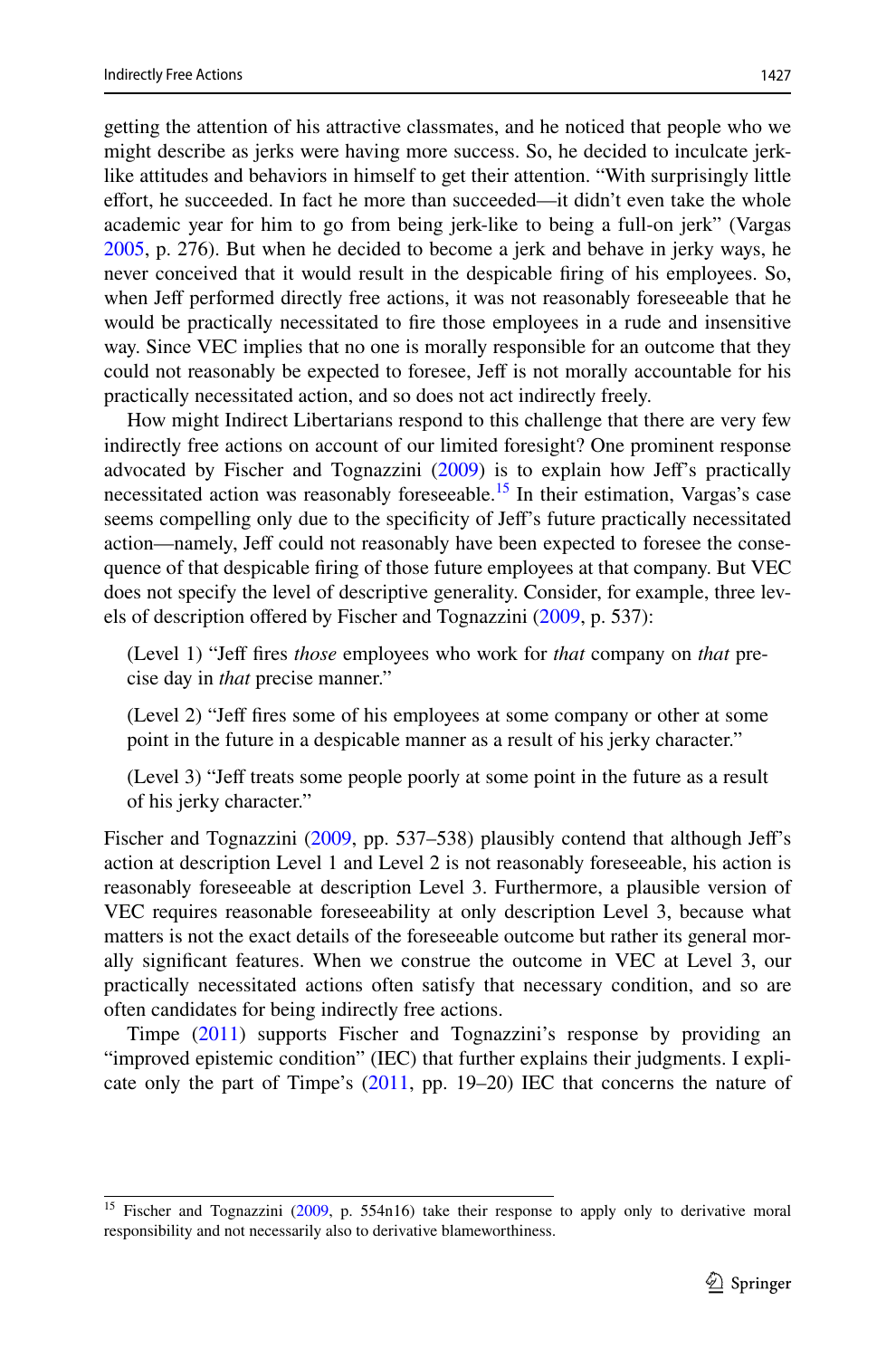indirectly free actions and seems at least minimally plausible for libertarians.<sup>16</sup> I also reword IEC to use the terminology in this paper and rename it as Timpe's Epistemic Condition.

TEC: An agent acts indirectly freely only if at the earlier time when she performed directly free actions, she had at least reasonable and merely dispositional beliefs that performing those directly free actions might lead to performing an action of a similar kind in the future (or was culpable for failing to have those beliefs).

Five features of TEC merit explication. First, the modifer 'reasonable' refers to being sufficiently justified by evidence, but TEC leaves open which account of justifcation is best to use. Second, the 'might lead to' relation should be understood as stronger than 'possibly leads to' and as weaker than 'would lead to' and 'must lead to,' but the precise probability that is required for moral responsibility transfer is determined contextually (cf. Fischer and Ravizza [1998](#page-18-12), p. 50n21). An important part of that contextual determination is how serious the outcome is (Timpe [2011,](#page-18-4) p. 18). For example, if the practically necessitated action would be very harmful, only a very small probability would be required to ground a moral responsibility transfer.

Third, it is unnecessary that the agent have knowledge or an occurrent belief about the relationship between her directly free action(s) and the practically necessitated action, because only a dispositional belief is required to preserve moral responsibility transfer (cf. Peels [2017,](#page-18-21) p. 177). It is, however, worth pointing out that whether the belief is occurrent or merely dispositional may afect her degree of moral responsibility. An agent would be more blameworthy for performing a morally wrong action with the occurrent belief that the action is wrong than she would be with a merely dispositional belief, all other things being equal.

Fourth, Timpe ([2011,](#page-18-4) pp. 22–23) does not commit to an account of culpable ignorance. He points toward a non-tracing account of culpable ignorance, because he asserts that a problematic circularity would follow if TEC, a tracing condition, itself appeals to tracing. But I do not see what motivates that circularity claim. Consider the way in which a generic tracing view of culpable ignorance would apply. An indirectly free action traces back to the agent's past culpably ignorant directly free actions that in turn trace back further to a time at which she should have improved her epistemic condition but fails to do so in a way suitable to incur blameworthiness. At this level of generality, we should be able to see the problematic circularity, and there is none to be found. For this reason, I suggest that both tracing and non-tracing accounts of culpable ignorance are consistent with TEC, but leave it open which account Indirect Libertarians should adopt.

Fifth, TEC does not address questions about belief content. First, how general should the description of the future action be? It appears that Timpe has description

<span id="page-11-0"></span><sup>&</sup>lt;sup>16</sup> I omit consideration of Timpe's conjunctive epistemic condition for the past directly free actions, because I am assuming that all epistemic and metaphysical conditions about directly free actions have been satisfed. I omit inclusion of Timpe's disjunctive condition about concomitant ignorance, because, in my view, it is an ethically and metaphysically implausible disjunct for libertarians.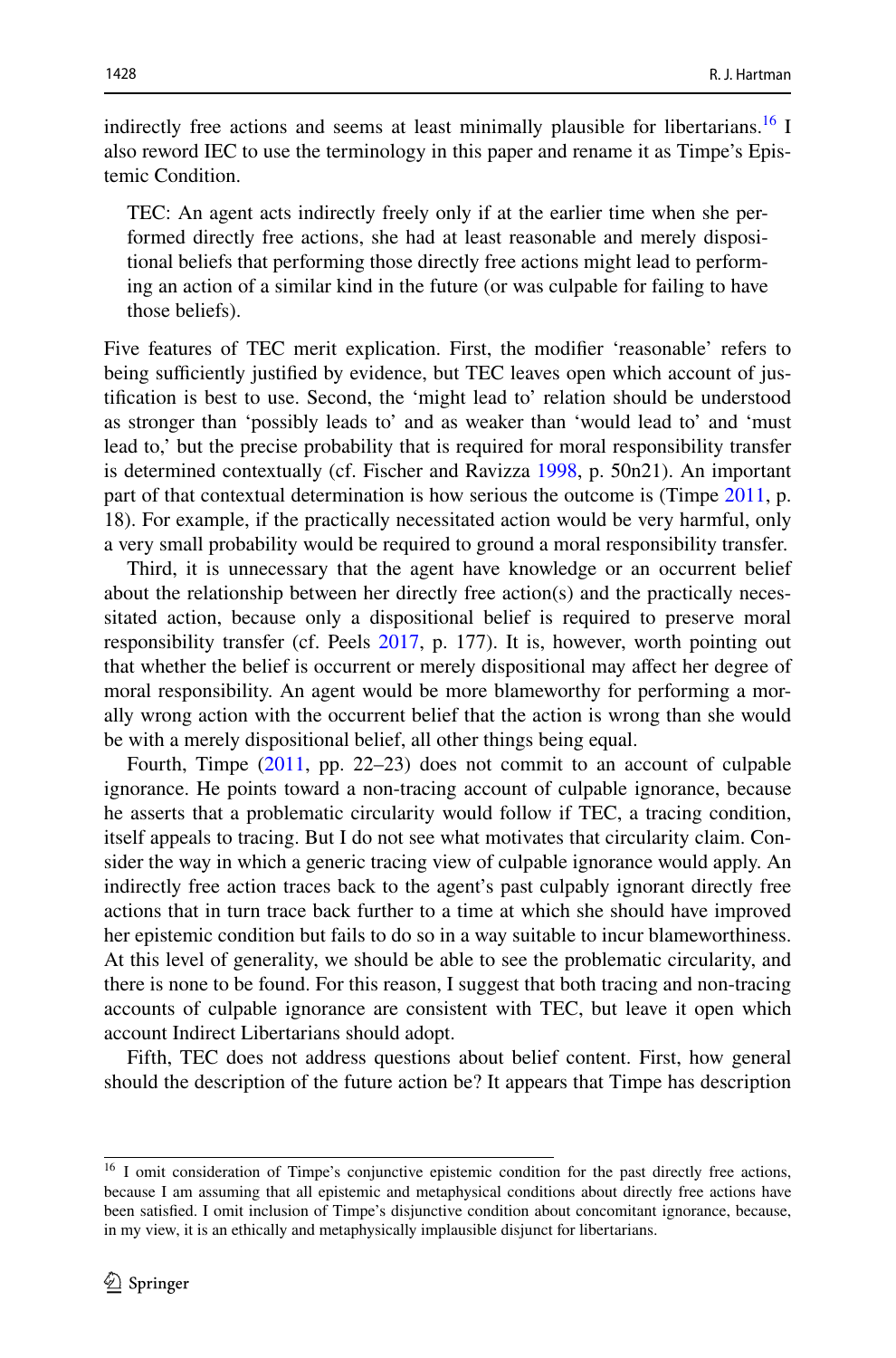Level 3 in mind, and this seems plausible. Second, must Jeff merely believe that his performing jerky actions will make him more likely to become a jerk and perform jerky actions in the future, or must Jeff also believe that if he performs enough jerky actions that his future jerky actions might be practically necessitated? Given Level 3 generality, it seems plausible that the required belief need be only that his jerky actions might lead to his becoming a jerk and performing future jerky actions. Third, must Jeff actually believe the proposition expressed in Level 3 description, or is it enough that he would immediately draw the conclusion if he were asked a question about it given his other beliefs? To satisfy the non-culpable ignorance clause of TEC, he needs to believe it. After all, if Jeff does not even merely dispositionally believe the Level 3 generality proposition, he is ignorant. Even so, he could still satisfy the culpable ignorance clause of TEC.

With this explication of TEC in hand, let us apply it to Jeff the Jerk. It is plausible to think that Jeff had occurrent beliefs that becoming a jerk might lead to his treating people badly in the future due to his jerkiness, but, even if he did not, he very plausibly had at least merely dispositional and reasonable beliefs about it. And because intentionally acquiring bad character is a very serious afair due to its high likelihood of producing future harm, he need not even think it was very probable that such current jerky actions would lead to performing more in the future. Therefore, it is very plausible to suppose that Jeff satisfies TEC, and that he is morally responsible for the jerky way in which he fres his employees, at least with respect to the epistemic condition.

Jef's case is a case of a person who sets out to become a certain way, but, in the more common kind of case, people do not aim to become the kind of people they do become. Let us consider whether TEC can handle this latter kind of case.

Shabo's ([2015,](#page-18-24) pp. 996–999) Greg the Greedy is tasked to recommend budget cuts. His superiors expect that he will recommend deep cuts that will result in the termination of employees, and, in return for those cuts, it is insinuated that Greg would receive a fscal bonus. Greg's options are to (i) disregard the expectation of his superiors and fail to get the bonus, (ii) recommend minimal layoffs and get the bonus, or (iii) exceed their layoff expectations and hope for a slightly larger bonus. Greg's greed and inability to identify with the needs and interests of his social inferiors practically necessitate his choice to exceed their layoff expectations.

Does Greg act indirectly freely? To answer this question, we must consult his history. Greg moved to a new school in seventh grade (2015, p. 996–997). He was naturally insecure, and "instinctively emulated" the cool kids, who acted like jerks. He never decided to do this. After receiving "positive reinforcement," he continued to "gradually and unrefectively adjust his demeanor to theirs." He knew that his disdain and ridicule made others angry, but this did not trouble him. As he became more confdent later in high school and college, he relied on this jerky behavior less, but he continued to divide up the world into "big shots" and "nobodies." On his frst job out of college, he was impressed by his aloof and greedy superiors, and he consciously emulated them. He became focused on acquiring wealth.

Was Greg's fring more employees than expected a reasonably foreseeable outcome of those earlier directly free actions? Shabo ([2015,](#page-18-24) pp. 998–999) argues that the answer is plausibly 'no' by canvassing candidate actions and omissions: (i)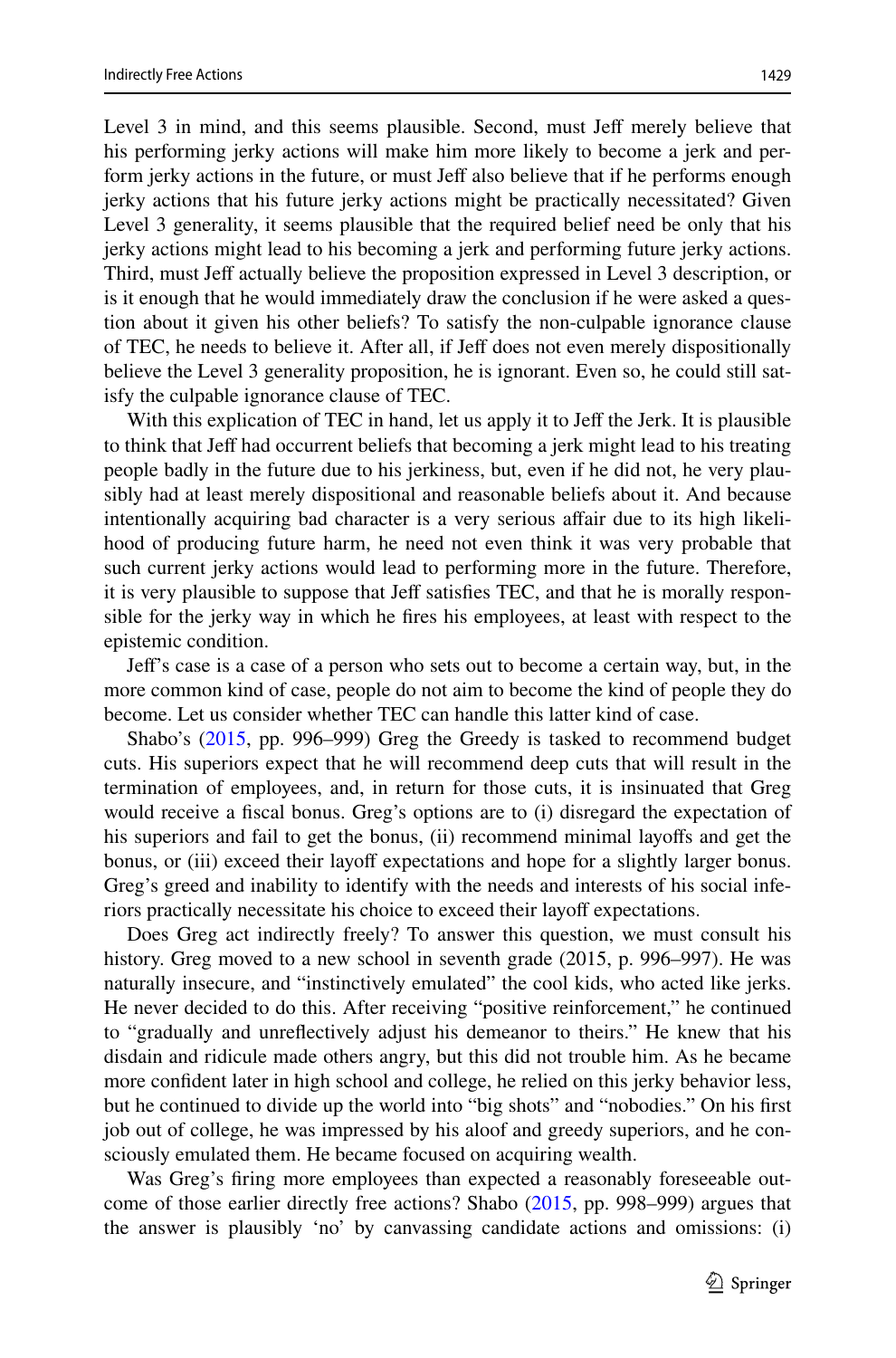Greg's decision in high school to act obnoxiously toward a nobody, (ii) Greg's omission to reevaluate his behavior in light of being blamed by nobodies, (iii) Greg's omission to reevaluate his behavior in light of perceiving in himself a clear pattern of obnoxious behavior, (iv) Greg's latest belittlement that culminates in a tendency to be unmoved by the needs and interests of perceived social inferiors, (v) Greg's decision in college to stop acting obnoxiously for social utility but ignoring the ethical reasons to do so, (vi) Greg's inability to be moved by the interests of nobodies becomes settled, and (vii) Greg's conscious decision to emulate his superiors at work. Shabo ([2015,](#page-18-24) p. 999) concludes that "there seems to be no single episode such that Greg could have been expected to recognize that he was risking signifcant hardship or deep-seated indiference to others … by his behavior then." Shabo [\(2015](#page-18-24), p. 997), then, holds that Greg's practically necessitated action was not reasonably foreseeable, which presents a clear challenge to the Fischer and Tognazzini strategy. $17$ 

What I want to highlight is that TEC is well-suited to handle this kind of case. Recall that TEC does not require that there is a single episode such that Greg occurrently believed or knew that his actions risked developing indiference to nobodies. Rather, TEC requires that Greg had at least merely dispositional and reasonable beliefs that performing the directly free actions might lead to being unmoved by the needs and interests of perceived social inferiors and might lead to imposing needless hardship on nobodies.

It seems plausible that Greg had those beliefs at, for example, (iii)—that is, his omission to reevaluate his behavior in light of perceiving in himself a clear pattern of obnoxious behavior. His perceiving this clear pattern was occurrent, and it is very plausible that this occurrent recognition generated at least the merely dispositional belief that the pattern would continue into the future unless he decided to change his ways, which is something he omitted to do. Thus, at the very least he had the relevant merely dispositional belief when he performed jerky actions and omissions after this time. The probability assessment about performing future jerky actions could even have been low due to the signifcant harm they project.

If, however, Greg did not have even those beliefs (and he was not culpably ignorant for failing to have them), Greg's directly free actions that developed the tendency to be unmoved by the needs and interests of his perceived social inferiors would not contribute to his degree of responsibility for his indirectly free action. Nevertheless, Greg would still be blameworthy to some lesser degree for his indirectly free action. After all, the practical necessity that issues in the action counterfactually depends also on his greedy actions at (vii), and he plausibly had at least a merely dispositional belief that his conscious choice to emulate his greedy superiors at work might lead to treating people badly in the interest of personal gain in the

<span id="page-13-0"></span><sup>&</sup>lt;sup>17</sup> Shabo believes that Greg is morally responsible for his practically necessitated action, and so believes that a person can be blameworthy for an outcome even if it was *not* reasonably foreseeable at the time of a past directly free action. Rogers [\(2015](#page-18-29), p. 234) takes a similar position: "…you don't need to grasp that you are forming your character to be responsible for forming it." Although I regard Shabo and Rogers's proposal as a genuine and interesting option for Indirect Libertarians, there is no space to consider its merits here.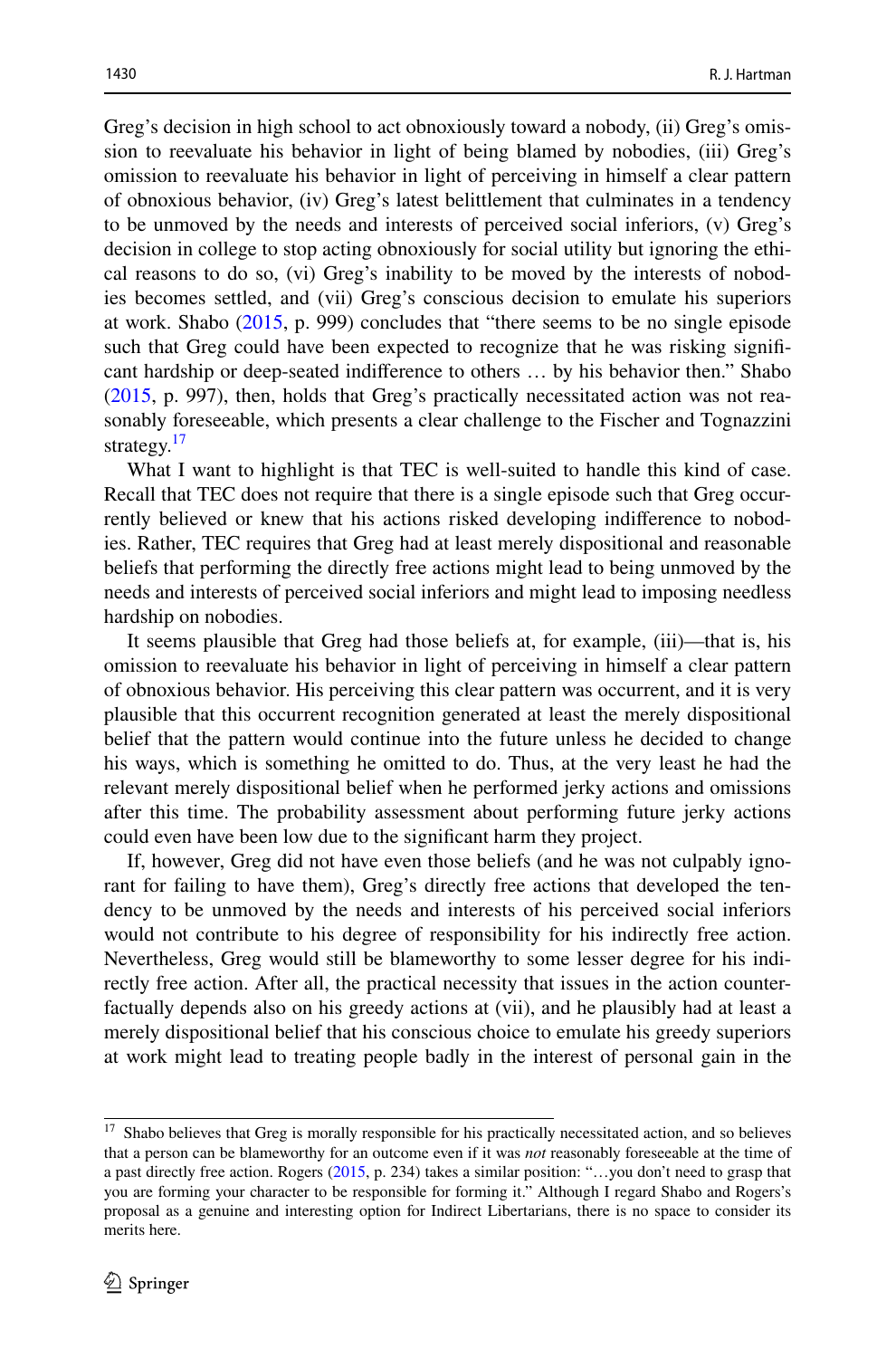future, especially if he observed his superiors doing this. In this case, then, Greg's indirectly free action would trace back to his emulating his bosses at work, and so TEC can preserve the moral responsibility transfer from previous directly free actions to Greg's indirectly free action. Of course, Greg would be less blameworthy for his indirectly free action than he would have been if he had the relevant beliefs during (iii) as well. I conclude that TEC is ft to handle a broad range of cases, and is a plausible position for Indirect Libertarians to take. In the next section, I explore the nature of indirectly free actions further by considering the nature of derivative moral responsibility.

#### **4 Derivative Responsibility and Resultant Moral Luck**

No Indirect Libertarian, as far as I am aware, has taken up the question about how to understand the nature of derivative moral responsibility of indirectly free actions with respect to whether resultant moral luck exists.<sup>[18](#page-14-0)</sup> *Resultant moral luck* occurs when the consequence of an agent's directly free action or omission is at least partially beyond her control, and that consequence positively afects how much praise or blame she deserves. This kind of moral luck is relevant to indirectly free actions precisely because it is at least partially a matter of resultant luck whether a directly free action or omission changes her dispositions in a way that eventually gives rise to a practical necessity.

Return to the Luther case. On the supposition that the resultant luck in the Luther case is resultant moral luck, Luther is more praiseworthy overall in virtue of his practical necessity and his indirectly free action than the degree to which he is praiseworthy for earlier directly free actions relevant to developing the practical necessity. In particular, Luther is more praiseworthy overall for acting indirectly freely than he would have been if he had the practical necessity but had not performed the indirectly free action. This moral evaluation of Luther's action seems to me to be exactly right; thus, my own view is that the most plausible account of indi-rectly free actions is committed to the existence of resultant moral luck.<sup>[19](#page-14-1)</sup>

It is important to recognize, however, that accepting extant resultant moral luck is not required by the nature of indirectly free actions. The most plausible way to deny resultant moral luck and yet afrm indirectly free actions is to make a distinction between the "degree" and "scope" of moral responsibility (Zimmerman [2002,](#page-19-8) pp. 560–561; cf. Peels [2017](#page-18-21), p. 224). The *degree* of moral responsibility is about how much praise and blame the agent deserves, and this kind of moral responsibility cannot be afected by luck. But the *scope* of moral responsibility concerns merely the events for which an agent is morally responsible; this kind of moral responsibility

<span id="page-14-0"></span><sup>&</sup>lt;sup>18</sup> Tognazzini [\(2011](#page-18-30)) notices that Kane's libertarianism fits nicely with accepting resultant moral luck.

<span id="page-14-1"></span><sup>&</sup>lt;sup>19</sup> Even if we suppose that indirectly free actions typically or even always involve resultant moral luck as they occur in the actual world, it is at least possible that one could act indirectly freely in a way that involves no resultant moral luck because there is no resultant luck involved. I am inclined to think that all realistic cases of indirectly free actions involve resultant moral luck.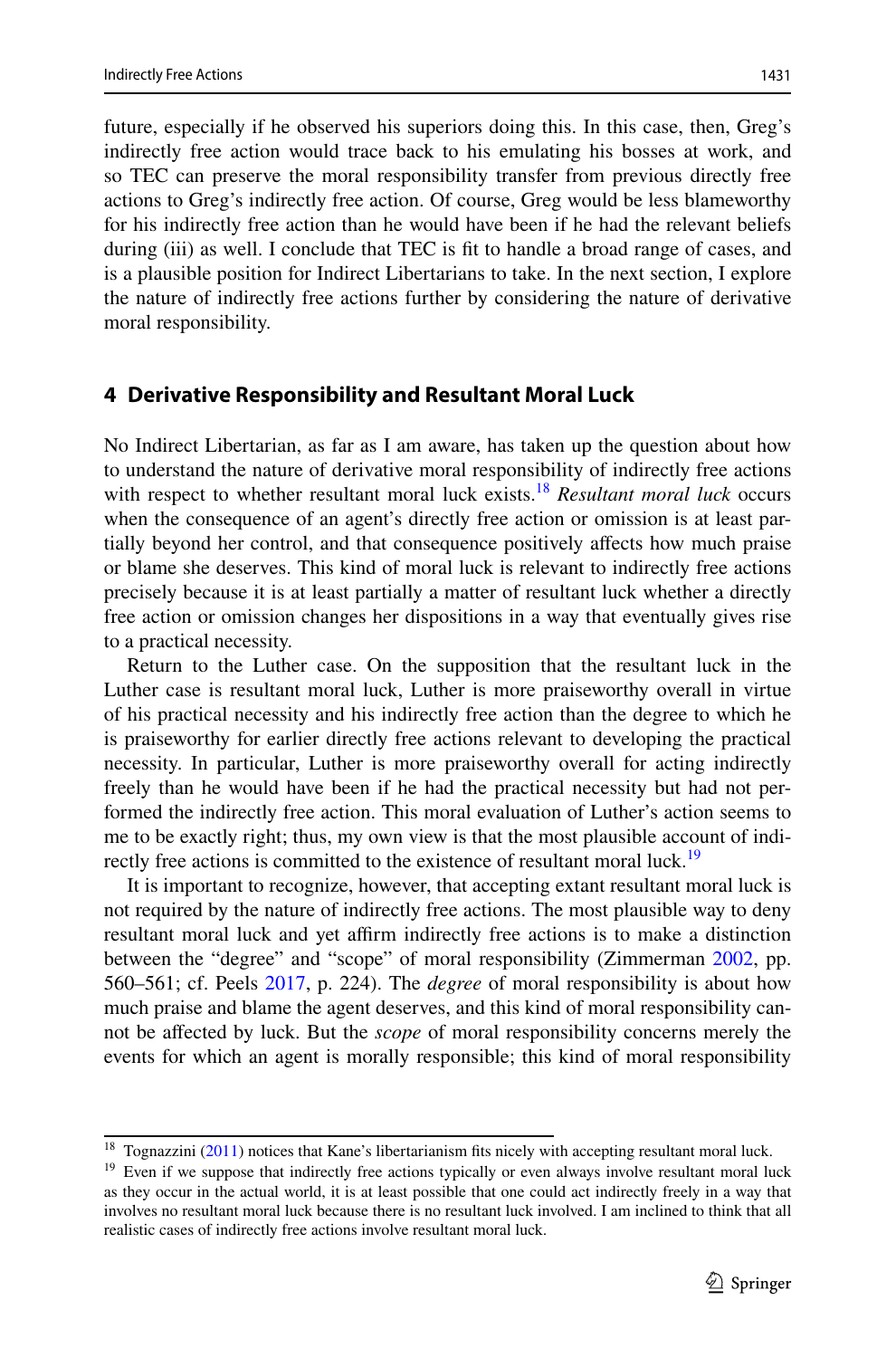may be afected by luck. Apply this distinction to the Luther case. Since it is at least partially a matter of resultant luck whether Luther's previous directly free actions would eventually form a practical necessity (after all, he might have been stuck by lightning after performing them and died having never acquired the practical necessity), he is responsible for his practical necessity and his indirectly free action in the scope sense only (cf. Simkulet [2015](#page-18-31)). Thus, Luther's indirectly free action does not contribute to his overall praiseworthiness; his earlier directly free actions exhaust how much praise he deserves. He is, of course, morally responsible for his practically necessitated action, and so the denial of resultant moral luck is compatible with acting indirectly freely.

Even though endorsing indirectly free actions does not require accepting resultant moral luck, I do think that their conjunction is plausible. In particular, I contend that accepting resultant moral luck is theoretically motivated for Indirect Libertarians in part because they tend to accept the existence of circumstantial and constitutive moral luck.

*Circumstantial moral luck* occurs when it is outside of the agent's control whether she faces a morally signifcant challenge or opportunity, and it positively afects her praiseworthiness or blameworthiness. *Constitutive moral luck* occurs when an agent's dispositions or capacities are not voluntarily acquired, and they positively afect how much praise or blame she deserves for a trait or an action. One way to see why Indirect Libertarians tend to accept these kinds of moral luck is to show they cannot or would not want to deny them. Indirect Libertarians cannot deny these kinds of moral luck by factoring out all luck from moral responsibility as Neil Levy [\(2011](#page-18-10)), Galen Strawson ([1994\)](#page-18-22), and Bruce Waller ([2011\)](#page-19-9) suggest that they do, because the result would be that no one would be *positively* praiseworthy or blameworthy for anything, which is incompatible with the libertarian commitment that we at least sometimes act freely and responsibly. Indirect Libertarians would not want to deny these kinds of moral luck by allowing people to be morally responsible in virtue of what they would directly freely do in non-actual circumstances and with non-actual constitutive properties as Michael Zimmerman ([2002\)](#page-19-8) suggests that they do, because at least most Indirect Libertarians deny that such counterfactuals can be true (O'Connor [1992](#page-18-32); van Inwagen [1997;](#page-19-10) Zimmerman [2011;](#page-19-1) cf. Hartman [2017,](#page-18-17) pp. 71–80).<sup>20</sup> Thus, Indirect Libertarians tend to accept extant circumstantial and constitutive moral luck, because they do not endorse the main ways to deny these kinds of moral luck.

Accepting circumstantial moral luck, however, provides good analogical evidence for endorsing resultant moral luck (Hartman  $2017$ , pp. 105–111).<sup>[21](#page-15-1)</sup> I sketch the argument concretely in terms of three examples. No Start, our frst character, gets into her car to drive home in an angry mood, but her car does not start. As a result, she has to call a cab to take her home. Merely Reckless, our second character, gets into

<span id="page-15-0"></span><sup>&</sup>lt;sup>20</sup> Even if such counterfactuals could be true, Indirect Libertarians would very likely think that Zimmerman's  $(2002)$  $(2002)$  position is morally implausible for reasons I offer in Hartman  $(2017, pp. 65-70;$  $(2017, pp. 65-70;$  forthcoming-b).

<span id="page-15-1"></span> $21$  This argument bears some similarities to one offered by Moore ([1997,](#page-18-33) p. 237).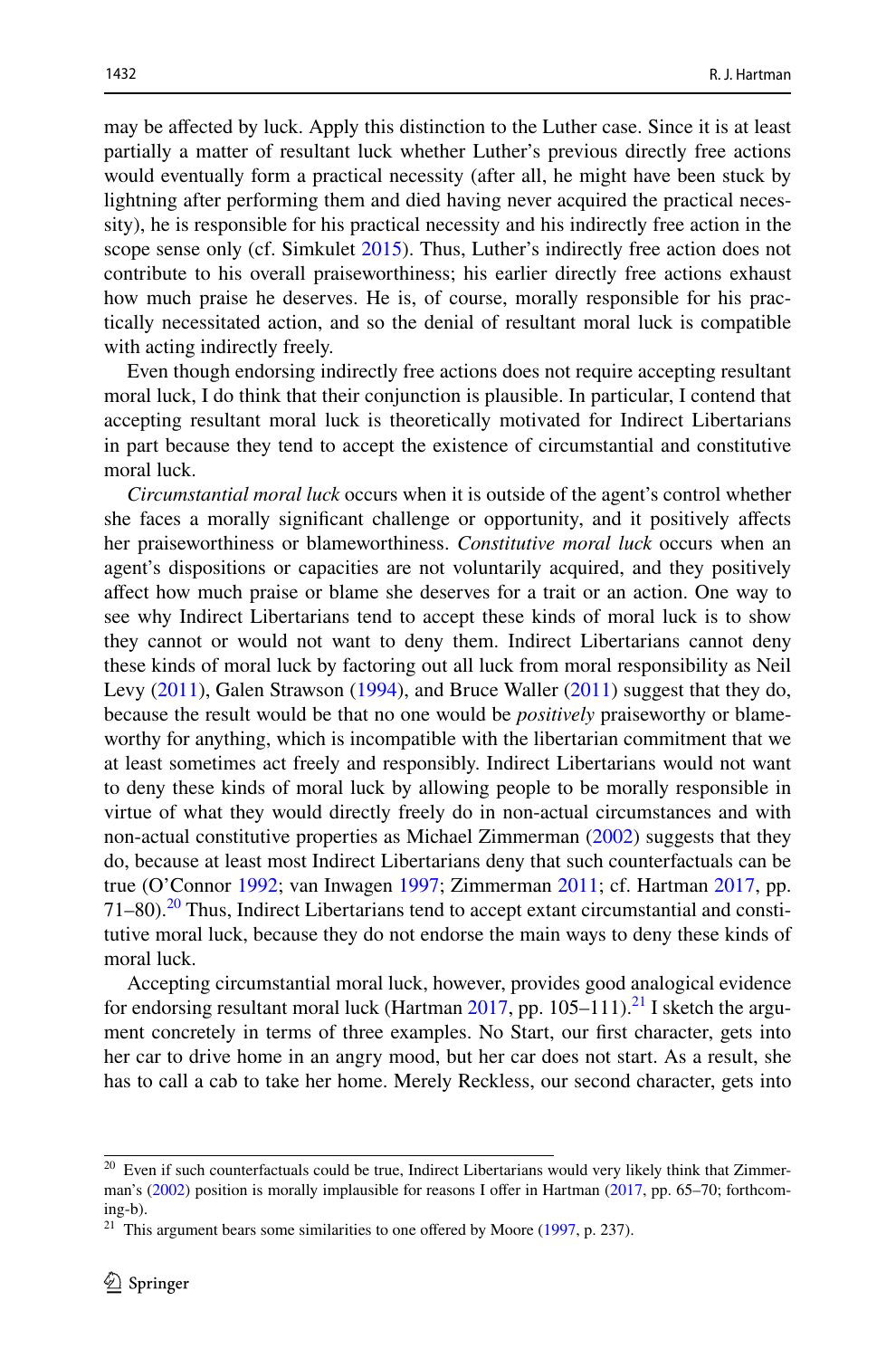her car to drive home in the same angry mood. But because her car starts, she drives homeward in anger, and she luckily makes it there without incident. The comparative case of No Start and Merely Reckless is a standard example of circumstantial luck. Given that the Indirect Libertarian accepts circumstantial moral luck, Merely Reckless is more blameworthy than No Start in a way that is partially determined by luck, because luck in opportunity allows only Merely Reckless to sustain her intention into overt action. Killer, our third character, also gets into her car to drive home in the same angry mood, but her reckless driving ends up killing a pedestrian. Suppose that Merely Reckless would have killed a pedestrian in the same way if there had been a pedestrian on the road for her to kill. The case of Merely Reckless and Killer is a standard example of resultant luck.

Notice three ways in which the circumstantial luck case of No Start and Merely Reckless, on the one hand, is analogous to the resultant luck case of Merely Reckless and Killer, on the other. First, luck is the salient diference between the agents in both case pairs—whether the car starts and whether there is a pedestrian on the road. Second, the event for which the agent in each case pair might be more blameworthy depends at least in part on that person's own agency. Merely Reckless's driving depends on her agency, and Killer's causing the death of a pedestrian depends on her agency. Third, the agent who might be more blameworthy in each case pair had at least a fair opportunity to avoid being additionally blameworthy in that way. In the case of No Start and Merely Reckless, Merely Reckless had a fair opportunity to avoid driving recklessly, because she could have directly freely chosen to avoid driving while she was angry. In the case of Merely Reckless and Killer, Killer had a fair opportunity to avoid killing a pedestrian, because she also could have directly freely chosen to avoid driving while she was angry; and killing a pedestrian is a foreseeable consequence of reckless driving. Plausibly, similarities of these kinds are what led David Enoch and Ehud Guttel ([2010,](#page-17-5) p. 376) to assert that "The problem of moral luck seems to be the very same problem whether it is luck in consequences or in circumstances, and is typically so treated in the literature."

Thus, given the diferential desert that Merely Reckless is more blameworthy than No Start in a way partially determined by luck and these three similarities between the case pairs, we have good analogical evidence that Killer is more blameworthy than Merely Reckless in a way that is partially determined by luck. The Indirect Libertarian who accepts circumstantial and constitutive moral luck has a built-in reason to affirm extant resultant moral luck.

In summary, although Indirect Libertarians can consistently deny resultant moral luck, I suggest that the most intuitive evaluation of Luther's indirectly free action involves accepting resultant moral luck, and that Indirect Libertarians have an independent reason to afrm resultant moral luck based on the analogical argument. The Indirect Libertarian may thus plausibly regard Luther as more praiseworthy overall for performing the indirectly free action than he is merely for performing the directly free actions that formed him into that kind of person.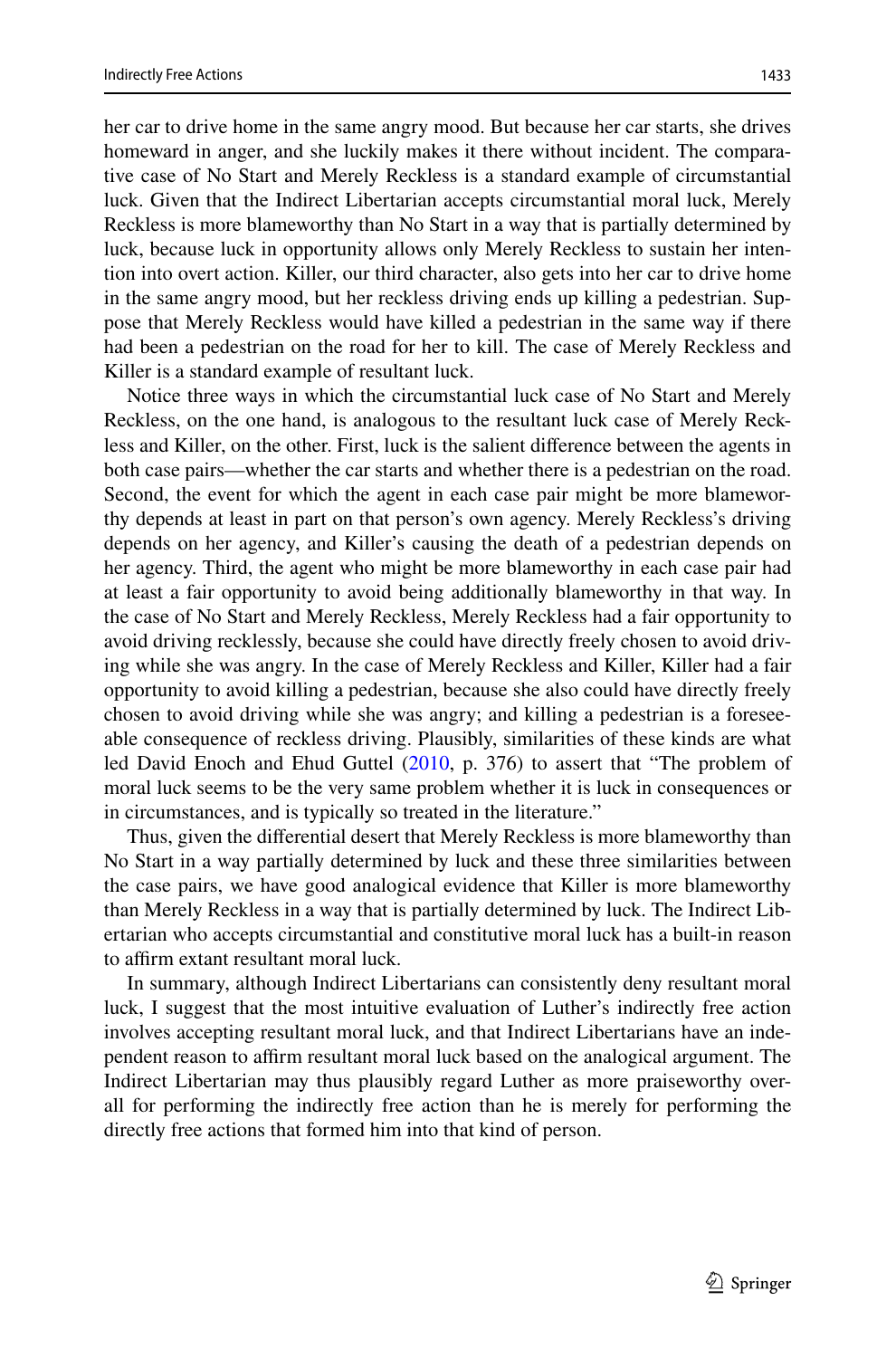# **5 Conclusion**

I have compiled various partial accounts of indirectly free actions into a single account, refned some of those partial accounts to make them more plausible, and flled in gaps left by the compilation of these partial accounts. In particular, I added two metaphysical historical conditions, made some clarifcations to TEC and applied it to a new kind of case, and argued that an attractive view of indirectly free actions involves accepting resultant moral luck.

Here is the account. An agent acts indirectly freely if and only if she has performed past directly free actions such that (i) she had at least reasonable dispositional beliefs at the time of the directly free actions that those actions might lead to performing an action of a similar kind in the future (or was culpable for failing to have those beliefs), (ii) her practical necessity counterfactually depends on those directly free actions, and (iii) those directly free actions bear an adequate similarity to the practical necessity. Furthermore, she need not have generated the whole practical necessity by directly free actions to be fully praiseworthy or blameworthy for the indirectly free action, and how praiseworthy or blameworthy she is for the indirectly free action is determined in part by (i) the quantity and quality of her directly free actions and omissions that make a diference to acquiring the practical necessity, (ii) the quantity and quality of her opportunities to avoid acquiring the practical necessity, and (iii) whether the reasonable belief about the future outcome of the directly free actions is occurrent or merely dispositional.<sup>[22](#page-17-6)</sup>

**Open Access** This article is distributed under the terms of the Creative Commons Attribution 4.0 International License ([http://creativecommons.org/licenses/by/4.0/\)](http://creativecommons.org/licenses/by/4.0/), which permits unrestricted use, distribution, and reproduction in any medium, provided you give appropriate credit to the original author(s) and the source, provide a link to the Creative Commons license, and indicate if changes were made.

### **References**

Anderson, M. (forthcoming). Moral luck as moral lack of control. *Southern Journal of Philosophy.*

- <span id="page-17-4"></span>Björnsson, G. (2017). Explaining (away) the epistemic condition on moral responsibility. In P. Robichaud & J. W. Weiland (Eds.), *Responsibility: The epistemic condition* (pp. 146–162). Oxford: Oxford University Press.
- <span id="page-17-2"></span>Brown, C. (2015). Making the best even better: Modifying Pawl and Timpe's solution to the problem of heavenly freedom. *Faith and Philosophy, 32,* 63–80.
- Church, I. M. and Hartman, R. J. (Eds.) (forthcoming). *The routledge handbook of the philosophy and psychology of luck*. New York: Routledge.
- <span id="page-17-0"></span>Clarke, R. (2000). Modest libertarianism. *Philosophical Perspectives, 14,* 21–45.
- <span id="page-17-1"></span>Dennett, D. (1984). *Elbow room: The varieties of free will worth wanting*. Cambridge: MIT Press.
- <span id="page-17-3"></span>Doris, J. (2002). *Lack of character: Personality and moral behavior*. Cambridge: Cambridge University Press.

<span id="page-17-5"></span>Enoch, D., & Guttel, E. (2010). Cognitive biases and moral luck. *Journal of Moral Philosophy, 7,* 372–386.

<span id="page-17-6"></span> $22$  I am grateful for conversations or written comments on some version of this paper to Gunnar Björnsson, Sofa Jeppsson, Corey Katz, Benjamin Matheson, Anna-Sofa Maurin, Kristin Mickelson, Justin Noia, Paul Russell, Seth Shabo, William Simkulet, Alva Stråge, András Szigeti, Kevin Timpe, and three anonymous referees for this journal.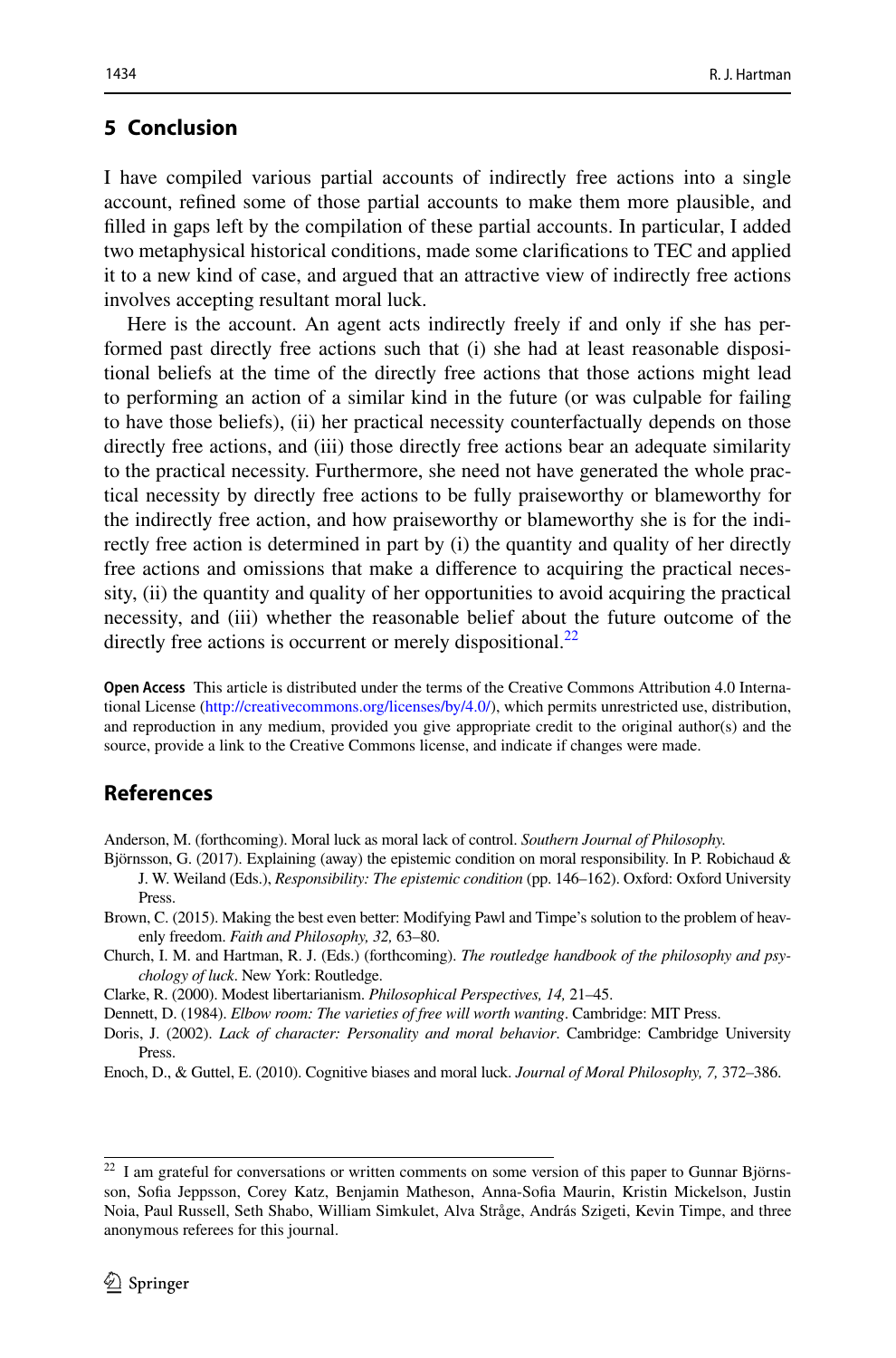- <span id="page-18-12"></span>Fischer, J. M., & Ravizza, M. (1998). *Responsibility and control: A theory of moral responsibility*. Cambridge: Cambridge University Press.
- <span id="page-18-23"></span>Fischer, J. M., & Tognazzini, N. A. (2009). The truth about tracing. *Noûs, 43,* 531–556.
- <span id="page-18-8"></span>Frankfurt, H. G. (1971). Freedom of the will and the concept of a person. *Journal of Philosophy, 68,* 5–20.
- <span id="page-18-13"></span>Frankfurt, H. G. (1988). The importance of what we care about. In H. G. Frankfurt (Ed.), *The importance of what we care about* (pp. 80–94). Oxford: Oxford University Press.
- <span id="page-18-17"></span>Hartman, R. J. (2017). *In defense of moral luck: Why luck often afects praiseworthiness and blameworthiness*. New York: Routledge.
- Hartman, R. J. (forthcoming-a). Constitutive moral luck and Strawson's argument for the impossibility of moral responsibility. *Journal of the American Philosophical Association.*
- Hartman, R. J. (forthcoming-b). Moral luck and the unfairness of morality. *Philosophical Studies.*
- Jeppsson, S. (forthcoming). Accountability, answerability and attributability: On diferent kinds of moral responsibility. In D. Nelkin and D. Pereboom (Eds.), *The oxford handbook of moral responsibility*. Oxford: Oxford University Press.
- <span id="page-18-15"></span>Kane, R. (1996a). Responsibility, free will, and will-setting. *Philosophical Topics, 24,* 67–90.
- <span id="page-18-0"></span>Kane, R. (1996b). *The signifcance of free will*. Oxford: Oxford University Press.
- <span id="page-18-10"></span>Levy, N. (2011). *Hard luck: How luck undermines free will and moral responsibility*. Oxford: Oxford University Press.
- <span id="page-18-26"></span>Maier, J. (2013). The argument from moral responsibility. *Australasian Journal of Philosophy, 92,* 1–19.
- <span id="page-18-19"></span>Matheson, B. (2017). Alternative possibilities, volitional necessities, and character setting. *Disputatio, 9,* 287–307.
- <span id="page-18-20"></span>McKenna, M. (2004). Responsibility and globally manipulated agents. *Philosophical Topics, 32,* 169–192.
- <span id="page-18-25"></span>McKenna, M. (2008). Putting the lie on the control condition for moral responsibility. *Philosophical Studies, 139,* 29–37.
- <span id="page-18-11"></span>Mele, A. (2006). *Luck and free will*. Oxford: Oxford University Press.
- Mickelson, K. (forthcoming). (In)compatibilism. In J. Campbell (Ed.), *The companion to free will*. New York: Wiley-Blackwell.
- <span id="page-18-18"></span>Miller, C. (2013). *Moral character: An empirical theory*. Oxford: Oxford University Press.
- <span id="page-18-33"></span>Moore, M. (1997). *Placing blame: A general theory of criminal law*. Oxford: Oxford University Press.
- <span id="page-18-16"></span>Nagel, T. (Ed.). (1979). Moral luck. In *Mortal questions* (pp. 24–38). Cambridge: Cambridge University Press.
- <span id="page-18-7"></span>Nelkin, D. (2011). *Making sense of freedom and responsibility*. Oxford: Oxford University Press.
- <span id="page-18-32"></span>O'Connor, T. (1992). The impossibility of middle knowledge. *Philosophical Studies, 66,* 139–166.
- <span id="page-18-1"></span>O'Connor, T. (2009). Degrees of freedom. *Philosophical Explorations, 12,* 119–125.
- <span id="page-18-2"></span>Pawl, T., & Timpe, K. (2009). Incompatibilism, sin, and free will in heaven. *Faith and Philosophy, 26,* 398–419.
- <span id="page-18-3"></span>Pawl, T., & Timpe, K. (2013). Heavenly freedom: A response to Cowan. *Faith and Philosophy, 30,* 188–197.
- <span id="page-18-21"></span>Peels, R. (2017). *Responsible belief: A theory of ethics and epistemology*. Oxford: Oxford University Press.
- Riggs, W. (forthcoming). The lack of control account of luck. In I. M. Church & R. J. Hartman (Eds.), *The routledge handbook of the philosophy and psychology of luck*. New York: Routledge.
- <span id="page-18-29"></span>Rogers, K. A. (2015). *Freedom and self-creation: Anselmian libertarianism*. Oxford: Oxford University Press.
- <span id="page-18-28"></span>Sehon, S. (2013). Epistemic issues in the free will debate: Can we know when we are free? *Philosophical Studies, 166,* 363–380.
- <span id="page-18-9"></span>Sennett, J. F. (1999). Is there freedom in heaven? *Faith and Philosophy, 16,* 69–82.
- <span id="page-18-24"></span>Shabo, S. (2015). More trouble with tracing. *Erkenntnis, 80,* 987–1011.
- <span id="page-18-6"></span>Shoemaker, D. (2015). *Responsibility from the margins*. Oxford: Oxford University Press.
- <span id="page-18-31"></span>Simkulet, W. (2015). On derivative moral responsibility and the epistemic connection required for moral responsibility. *Cilicia Journal of Philosophy, 2,* 61–75.
- Statman, D. (forthcoming). The defnition of luck and the problem of moral luck. In I. M. Church & R. J. Hartman (Eds.), *The routledge handbook of the philosophy and psychology of luck*. New York: Routledge.
- <span id="page-18-22"></span>Strawson, G. (1994). The impossibility of moral responsibility. *Philosophical Studies, 75,* 5–24.
- <span id="page-18-14"></span>Stump, E. (1999). Alternative possibilities and moral responsibility: The ficker of freedom. *Journal of Ethics, 3,* 299–324.
- <span id="page-18-4"></span>Timpe, K. (2011). The tracing condition on epistemic responsibility. *The Modern Schoolman, 88,* 5–28.
- <span id="page-18-5"></span>Timpe, K. (2014). *Free will in philosophical theology*. New York: Bloomsbury Academic.
- <span id="page-18-30"></span>Tognazzini, N. (2011). Owning up to luck. *Social Theory and Practice, 37,* 95–112.
- <span id="page-18-27"></span>van Inwagen, P. (1983). *An essay on free will*. Oxford: Oxford University Press.